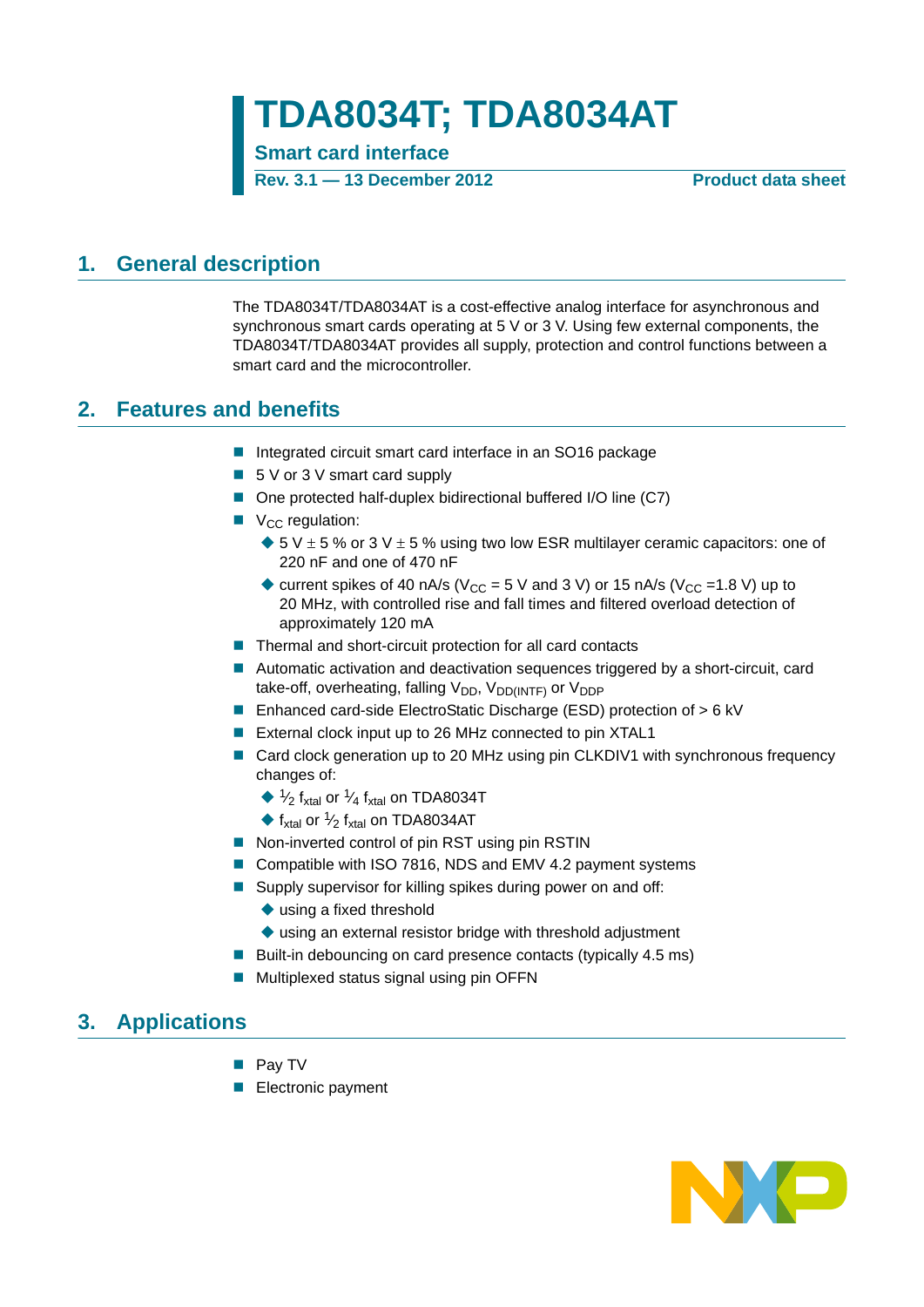- **I**I Identification
- Bank card readers

### <span id="page-1-3"></span>**4. Quick reference data**

#### <span id="page-1-2"></span>**Table 1. Quick reference data**

 $V_{DDP} = 5$  V;  $V_{DD} = 3.3$  V;  $V_{DD(INTER)} = 3.3$  V;  $f_{xtal} = 10$  MHz; GND = 0 V;  $T_{amb} = 25$  °C; unless otherwise specified.

| <b>Symbol</b>            | <b>Parameter</b>                             | <b>Conditions</b>                                                     | Min                      | <b>Typ</b>               | <b>Max</b>     | <b>Unit</b> |
|--------------------------|----------------------------------------------|-----------------------------------------------------------------------|--------------------------|--------------------------|----------------|-------------|
| <b>Supply</b>            |                                              |                                                                       |                          |                          |                |             |
| V <sub>DDP</sub>         | power supply voltage                         | pin V <sub>DDP</sub>                                                  | 4.85                     | 5                        | 5.5            | $\vee$      |
| V <sub>DD</sub>          | supply voltage                               | pin V <sub>DD</sub>                                                   | 2.7                      | 3.3                      | 3.6            | V           |
| $V_{DD(INTF)}$           | interface supply voltage                     | pin V <sub>DD(INTF)</sub>                                             | 1.6                      | 3.3                      | $V_{DD}$ + 0.3 | V           |
| l <sub>DD</sub>          | supply current                               | Shutdown mode                                                         |                          |                          | 35             | μA          |
| $I_{\text{DDP}}$         | power supply current                         | Shutdown mode; fxtal<br>stopped                                       |                          |                          | 5              | μA          |
|                          |                                              | Active mode:<br>$f_{CLK} = \frac{1}{2} f_{xtal}$ ; no load            |                          |                          | 1.5            | mA          |
| $I_{DD(INTF)}$           | interface supply current                     | Shutdown mode                                                         |                          |                          | $\,6\,$        | μA          |
|                          | Card supply voltage: pin V <sub>CC</sub> [1] |                                                                       |                          |                          |                |             |
| $V_{\rm CC}$             | supply voltage                               | active mode                                                           |                          |                          |                |             |
|                          |                                              | 5 V card                                                              |                          |                          |                |             |
|                          |                                              | $I_{CC}$ < 65 mA DC                                                   | 4.75                     | 5.0                      | 5.25           | $\vee$      |
|                          |                                              | current pulses of<br>40 nA/s at<br>$I_{CC}$ < 200 mA;<br>$t < 400$ ns | 4.65                     | 5.0                      | 5.25           | $\vee$      |
| $V_{\text{ripple}(p-p)}$ | peak-to-peak ripple voltage                  | from 20 kHz to 200 MHz                                                |                          |                          | 350            | mV          |
| $_{\rm lcc}$             | supply current                               | $V_{CC}$ = 0 V to 5 V or 3 V                                          |                          |                          | 65             | mA          |
| <b>General</b>           |                                              |                                                                       |                          |                          |                |             |
| t <sub>deact</sub>       | deactivation time                            | see Figure 7 on page 11                                               | 35                       | 90                       | 250            | μS          |
| $P_{\text{tot}}$         | total power dissipation                      | $T_{amb} = -25$ °C to +85 °C                                          | $\overline{\phantom{a}}$ | $\overline{\phantom{a}}$ | 0.25           | W           |
| $T_{amb}$                | ambient temperature                          |                                                                       | $-25$                    | $\overline{\phantom{0}}$ | $+85$          | $^{\circ}C$ |

<span id="page-1-0"></span>[1] To meet these specifications,  $V_{CC}$  should be decoupled to pin GND using two ceramic multilayer capacitors of low ESR with values of either 100 nF or one 220 nF and one 470 nF.

## <span id="page-1-4"></span>**5. Ordering information**

### <span id="page-1-1"></span>**Table 2. Ordering information Type number Package Name Description Version** TDA8034T/C1 SO16 plastic small outline package; 16 leads; body width 3.9 mm SOT109-1 TDA8034AT/C1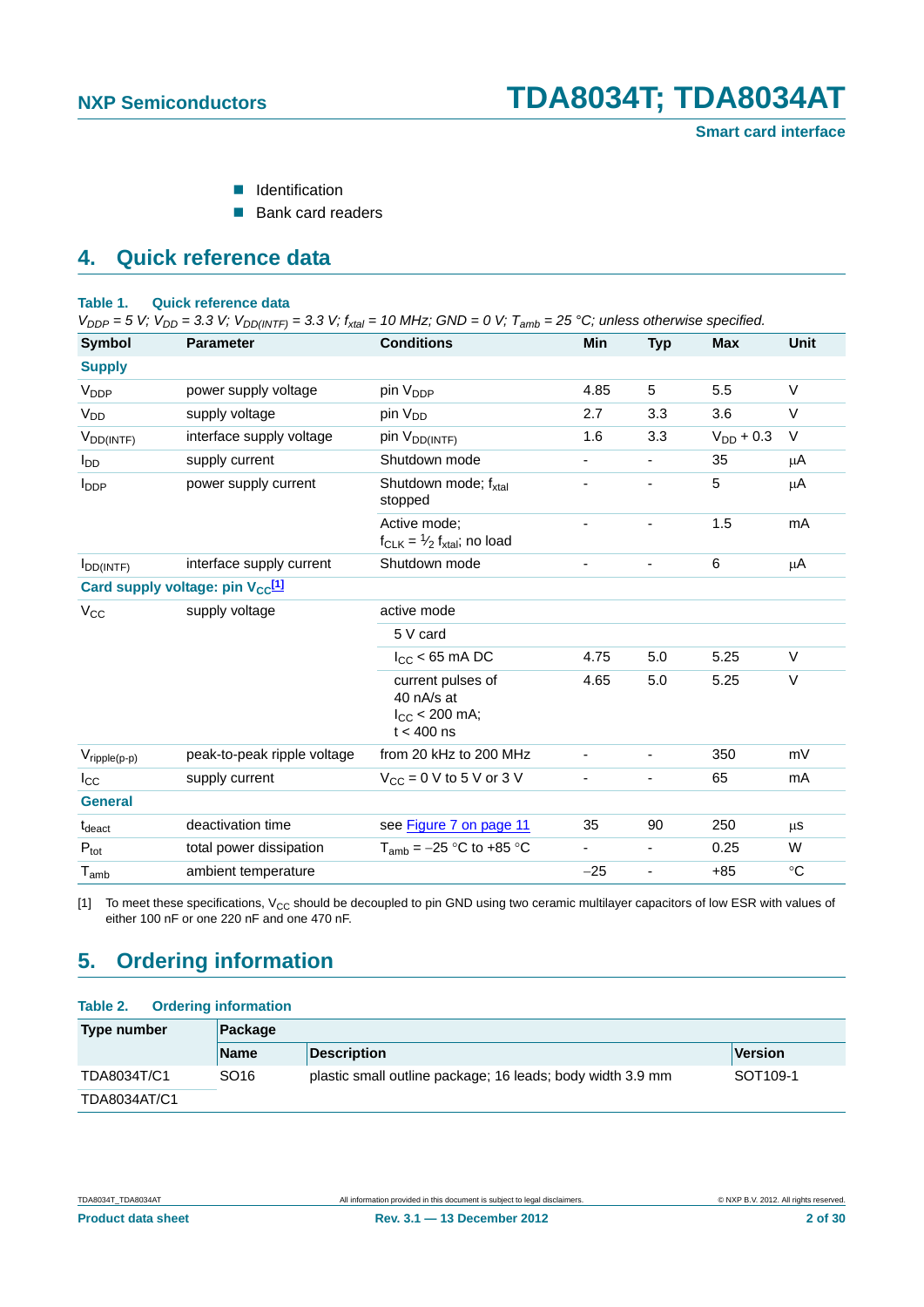**Smart card interface**

### <span id="page-2-1"></span>**6. Block diagram**



<span id="page-2-0"></span>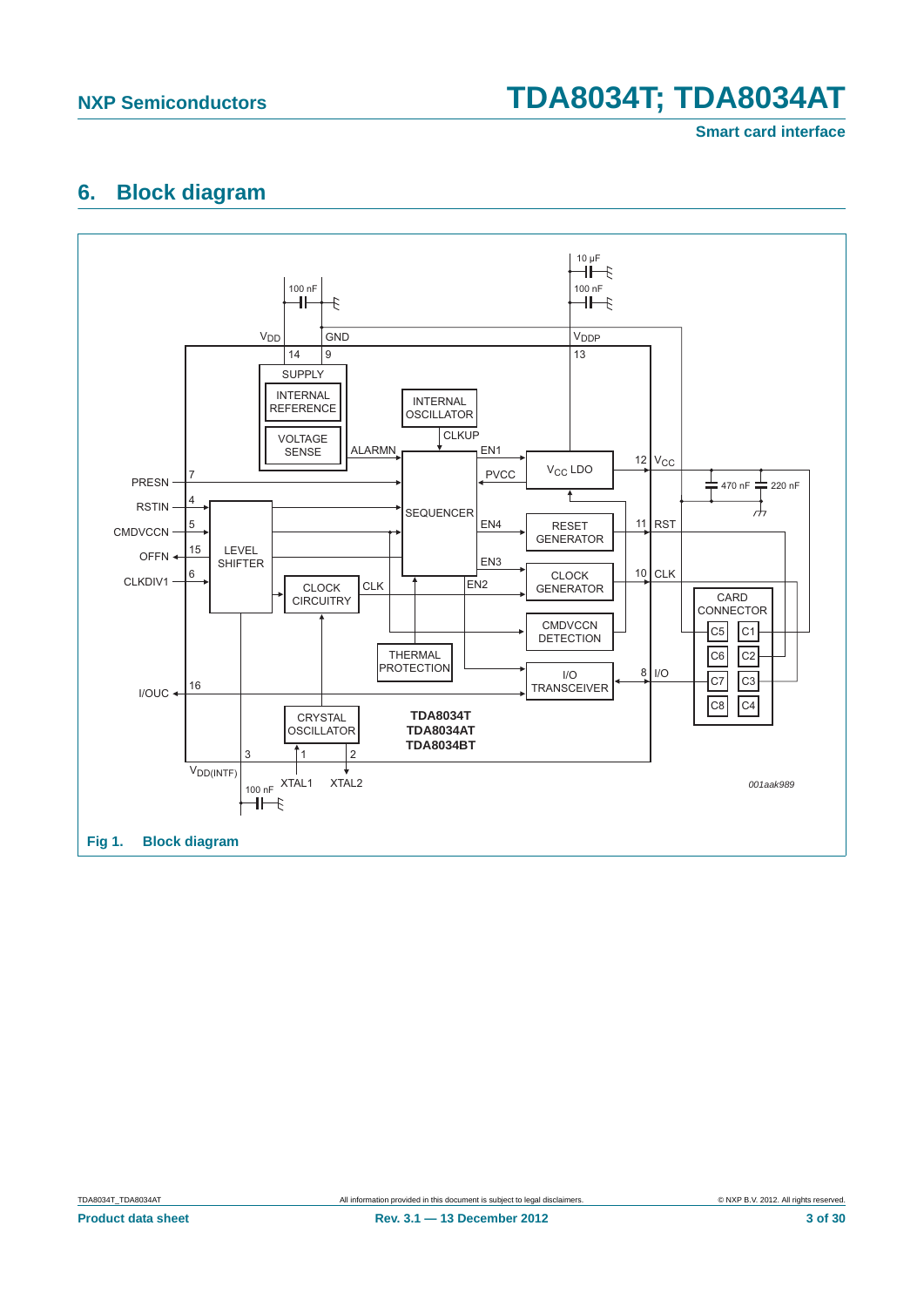**Smart card interface**

### <span id="page-3-7"></span><span id="page-3-6"></span>**7. Pinning information**

### **7.1 Pinning**



### <span id="page-3-5"></span>**7.2 Pin description**

<span id="page-3-8"></span><span id="page-3-4"></span>

| Table 3.               |                | <b>Pin description</b>   |                     |                                                                                                                                                                                       |
|------------------------|----------------|--------------------------|---------------------|---------------------------------------------------------------------------------------------------------------------------------------------------------------------------------------|
| <b>Symbol</b>          |                | Pin Supply               | Type <sup>[1]</sup> | <b>Description</b>                                                                                                                                                                    |
| XTAL1                  | 1              | V <sub>DD</sub>          |                     | crystal connection input                                                                                                                                                              |
| XTAL <sub>2</sub>      | $\overline{2}$ | V <sub>DD</sub>          | O                   | crystal connection output                                                                                                                                                             |
| $V_{DD(INTF)}$         | 3              | $V_{DD(INTF)}$           | P                   | interface supply voltage                                                                                                                                                              |
| <b>RSTIN</b>           | 4              | $V_{DD(INTF)}$ I         |                     | microcontroller card reset input; active HIGH                                                                                                                                         |
| CMDVCCN 5              |                | $V_{DD(INTF)}$           |                     | microcontroller start activation sequence input; active LOW                                                                                                                           |
| CLKDIV1                | 6              | $V_{DD(INTF)}$ 1         |                     | sets the clock frequency on pin CLK; see Table 4 on page 7                                                                                                                            |
| <b>PRESN</b>           | 7              | $V_{DD(INTF)}$           |                     | card presence contact input; active LOW <sup>[2]</sup>                                                                                                                                |
| I/O                    | 8              | $V_{\rm CC}$             | I/O                 | card input/output data line (C7) <sup>[3]</sup>                                                                                                                                       |
| <b>GND</b>             | 9              | $\overline{\phantom{a}}$ | G                   | ground                                                                                                                                                                                |
| <b>CLK</b>             | 10             | $V_{\rm CC}$             | O                   | card clock (C3)                                                                                                                                                                       |
| <b>RST</b>             | 11             | $V_{\rm CC}$             | O                   | card reset (C2)                                                                                                                                                                       |
| $V_{\rm CC}$           | 12             | $V_{\rm CC}$             | P                   | card supply (C1); decouple to pin GND using one 470 nF capacitor close to pin $V_{CC}$<br>and one 220 nF capacitor close to card socket contact C1 with an ESR < 100 m $\Omega^{[4]}$ |
| <b>V<sub>DDP</sub></b> | 13             | $V_{\text{DDP}}$         | P                   | low-dropout regulator input supply voltage                                                                                                                                            |
| $V_{DD}$               | 14             | $V_{DD}$                 | P                   | digital supply voltage                                                                                                                                                                |
| <b>OFFN</b>            | 15             | $V_{DD(INTF)}$           | $\circ$             | NMOS interrupt to microcontroller <sup>[5]</sup> ; active LOW; see Section 8.9 on page 11                                                                                             |
| I/OUC                  | 16             | $V_{DD(INTF)}$           | 1/O                 | microcontroller input/output data line <sup>[6]</sup>                                                                                                                                 |

<span id="page-3-0"></span> $[1]$   $I = input$ ,  $O = output$ ,  $I/O = input/output$ ,  $G = ground$  and  $P = power$  supply.

<span id="page-3-1"></span>[2] If pin PRESN is LOW, the card is considered to be present. During card insertion, debouncing can occur on these signals. To counter this, the TDA8034T/TDA8034AT has a built-in debouncing timer (typically 4.5 ms).

<span id="page-3-2"></span>[3] Uses an internal 11 k $\Omega$  pull-up resistor connected to pin V<sub>CC</sub>.

<span id="page-3-3"></span>[4] Using a 220 nF capacitor increases the noise margin on pin  $V_{CC}$ .

TDA8034T\_TDA8034AT All information provided in this document is subject to legal disclaimers. © NXP B.V. 2012. All rights reserved.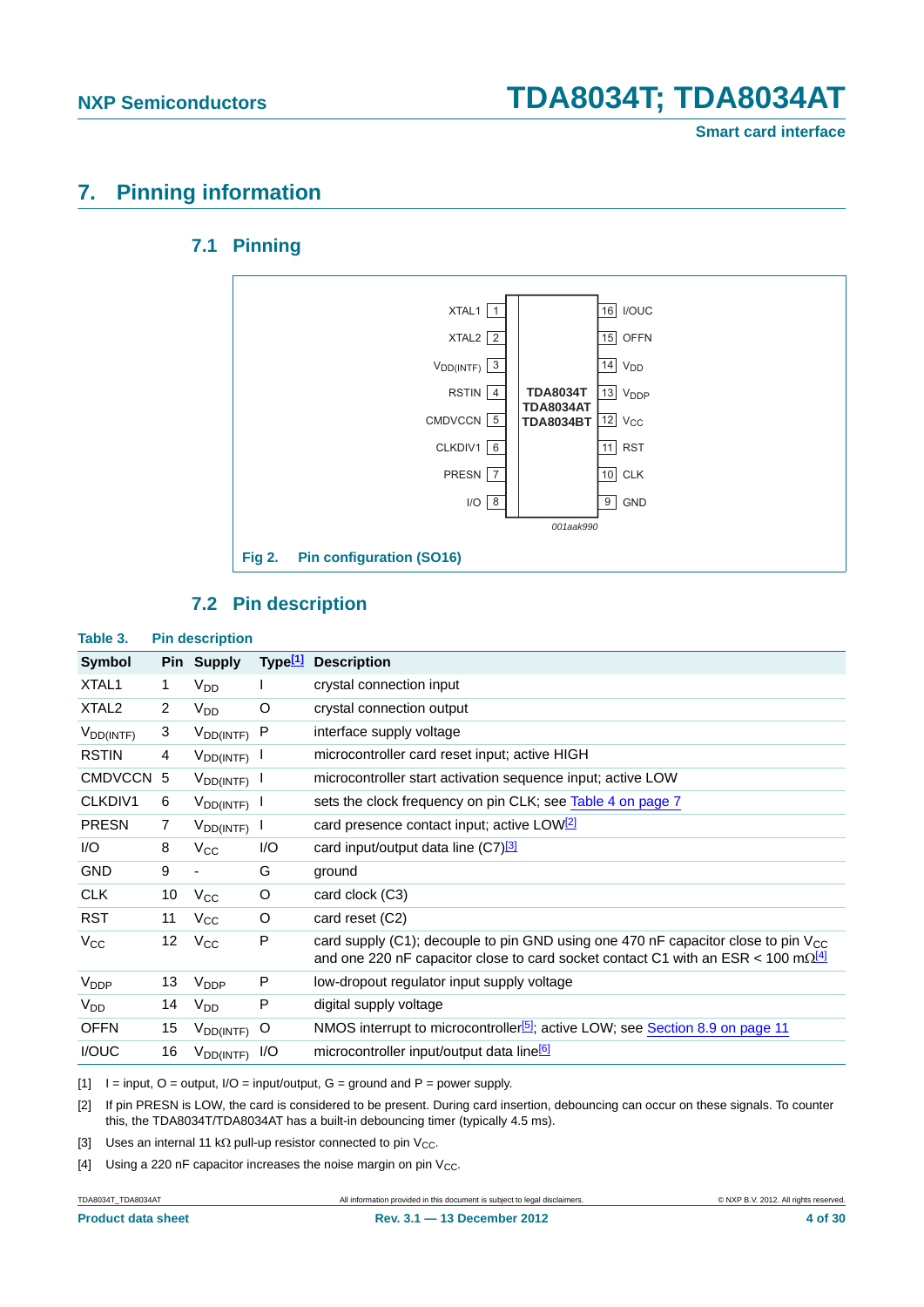- <span id="page-4-0"></span>[5] Uses an internal 20 k $\Omega$  pull-up resistor connected to pin  $V_{DD(|NTF)}$ .
- <span id="page-4-1"></span>[6] Uses an internal 10 k $\Omega$  pull-up resistor connected to pin  $V_{DD(|NTF)}$ .

### <span id="page-4-3"></span><span id="page-4-2"></span>**8. Functional description**

**Remark:** Throughout this document the ISO 7816 terminology conventions have been adhered to and it is assumed that the reader is familiar with these.

#### **8.1 Power supplies**

The power supply voltage ranges are as follows:

- $V_{\text{DDP}}$ : 4.85 V to 5.5 V
- $V_{DD}$ : 2.7 V to 3.6 V

 $V_{DD}$  should rise prior to  $V_{DDP}$  or at the same time.  $V_{DDP}$  should not rise before  $V_{DD}$ .

All interface signals to the system controller are referenced to  $V_{DD(INTF)}$ . All card contacts remain inactive during power up or power down. After powering up the device, pin OFFN remains LOW until pin CMDVCCN is set HIGH and pin PRESN is LOW. During power down, pin OFFN goes LOW when  $V_{DDP}$  falls below the falling threshold voltage ( $V_{th}$ ).

The internal oscillator frequency  $(f_{osc(int)})$  is only used during the activation sequences. When the card is not activated (pin CMDVCCN is HIGH), the internal oscillator is in low frequency mode to reduce power consumption.

This device has a Low Drop-Off (LDO) voltage regulator connected to pin  $V_{CC}$ , and is used instead of a DC-to-DC converter. It ensures a minimum  $V_{CC}$  of 4.75 V and that the power supply voltage on pin  $V_{\text{DDP}}$  does not fall below 4.85 V for a maximum load current of 65 mA.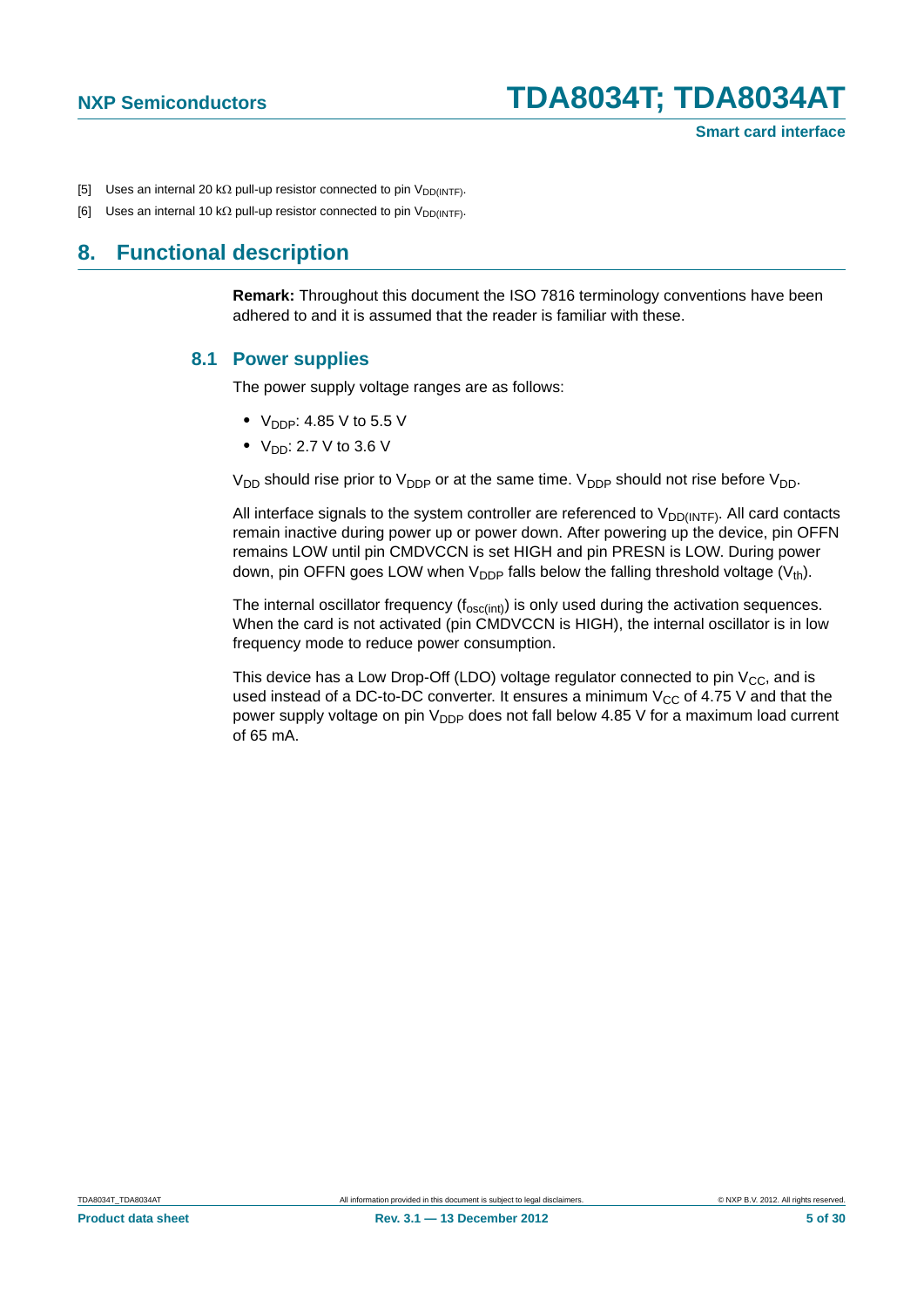**Smart card interface**



### <span id="page-5-2"></span>**8.2 Voltage supervisor**

<span id="page-5-1"></span>The voltage supervisor monitors the voltage of the  $V_{DDP}$  and  $V_{DD}$  supplies providing both Power-On Reset (POR) and supply drop-out detection during a card session. The supervisor threshold voltages for  $V_{DDP}$  and  $V_{DD}$  are set internally. As long as  $V_{DD}$  is less than  $V_{th}$  +  $V_{hys}$ , the IC remains inactive irrespective of the command line levels. After  $V_{DD}$ has reached a level higher than  $V_{th} + V_{hys}$ , the IC remains inactive for the duration of t<sub>w</sub>. The output of the supervisor is sent to a digital controller in order to reset the TDA8034T/TDA8034AT. This defined reset pulse of approximately 8 ms, i.e.  $(t_w = 1024 \times$  $\frac{1}{\text{K}}$ <sub>osc(int)low</sub>), is used internally to maintain the IC in the Shutdown mode during the supply voltage power on; see [Figure 4](#page-5-0). A deactivation sequence is performed when either  $V_{DD}$  or  $V_{\text{DDP}}$  falls below  $V_{\text{th}}$ .

<span id="page-5-0"></span>

**Remark:**  $f_{\text{osc(int)low}}$  is the low frequency (or inactive) mode of the defined  $f_{\text{osc(int)}}$ parameter.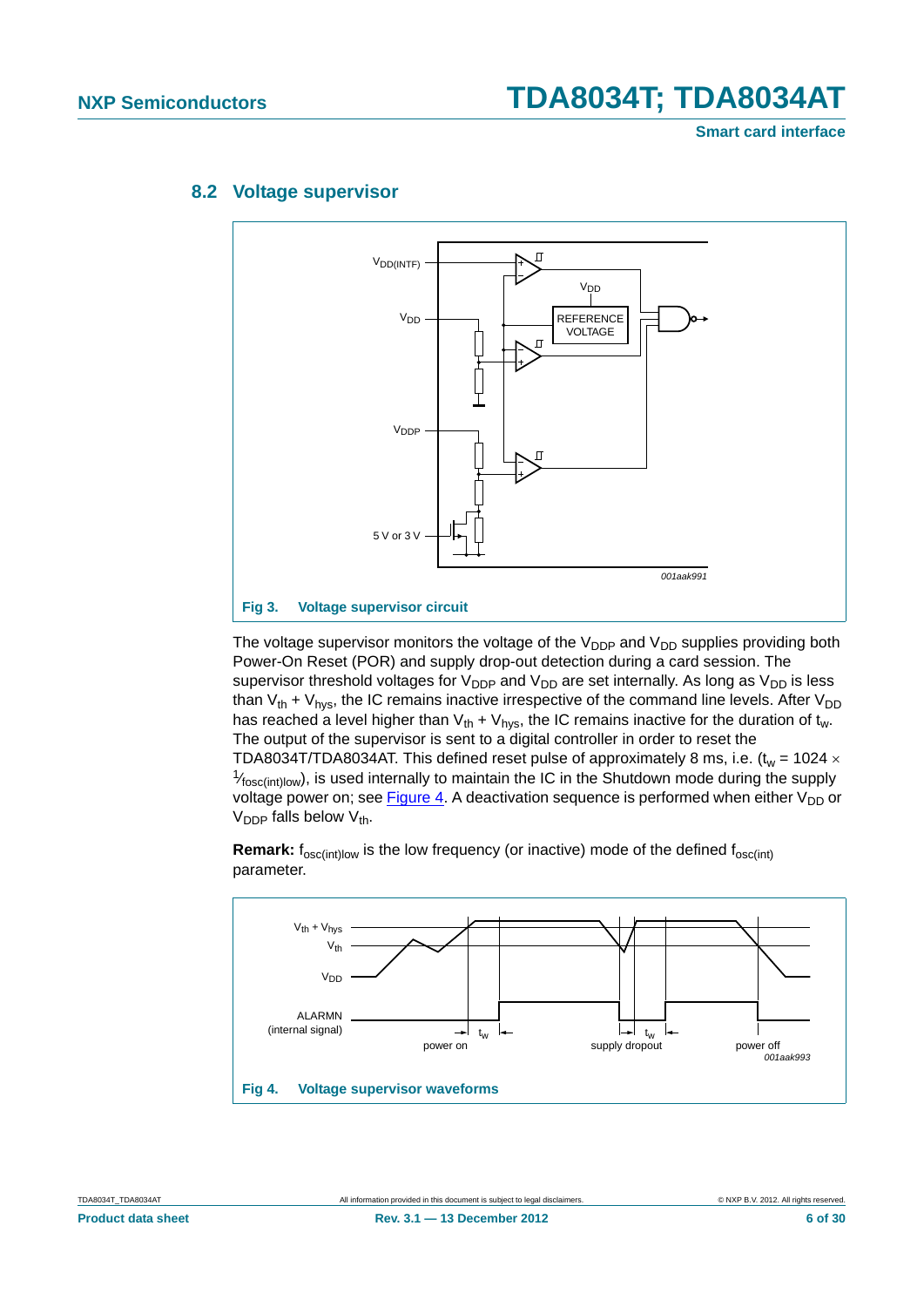### <span id="page-6-2"></span>**8.3 Clock circuits**

The clock signal from pin CLK to the card is either supplied by an external clock signal connected to pin XTAL1 or generated using a crystal connected between pins XTAL1 and XTAL2. The TDA8034T/TDA8034AT automatically detects if an external clock is connected to XTAL1, eliminating the need for a separate pin to select the clock source.

Automatic clock source detection is performed on each activation command (falling edge of the signal on pin CMDVCCN). The presence of an external clock on pin XTAL1 is checked during a time window defined by the internal oscillator. If a clock is detected, the internal crystal oscillator is stopped. If a clock is not detected, the internal crystal oscillator is started. When an external clock is used, it is mandatory that the clock is applied to pin XTAL1 before the falling edge of the signal on pin CMDVCCN.



<span id="page-6-1"></span>The clock frequency is selected using pin CLKDIV1 to be either  $\frac{1}{2}$  f<sub>xtal</sub> or  $\frac{1}{4}$  f<sub>xtal</sub> on TDA8034T or f<sub>xtal</sub> or  $\frac{1}{2}$  f<sub>xtal</sub> on TDA8034AT as shown in [Table 4](#page-6-0).

The frequency change is synchronous and as such during transition, no pulse is shorter than 45 % of the smallest period. In addition, only the first and last clock pulse around the change has the correct width. When dynamically changing the frequency, the modification is only effective after 10 clock periods on pin XTAL1.

The duty cycle of  $f_{xtal}$  on pin CLK should be between 45 % and 55 %. If an external clock is connected to pin XTAL1, its duty cycle must be between 48 % and 52 %.

When the frequency of the clock signal on pin CLK is either  $\frac{1}{2} f_{xtal}$  or  $\frac{1}{4} f_{xtal}$  on TDA8034T or  $f_{xtal}$  or  $\frac{1}{2}$   $f_{xtal}$  on TDA8034AT, the frequency dividers guarantee a duty cycle between 45 % and 55 %.

<span id="page-6-0"></span>

| Table 4. |  | <b>Clock configuration</b> |
|----------|--|----------------------------|
|          |  |                            |

| <b>Pin CLKDIV1 level</b> | <b>Pin CLK level</b>              |                                 |  |  |  |
|--------------------------|-----------------------------------|---------------------------------|--|--|--|
|                          | <b>TDA8034T</b>                   | <b>TDA8034AT</b>                |  |  |  |
| <b>HIGH</b>              | $\frac{1}{2}$ f <sub>xtal</sub>   | $\frac{1}{2}$ f <sub>xtal</sub> |  |  |  |
| LOW                      | 1⁄ <sub>4</sub> f <sub>xtal</sub> | 「xtal                           |  |  |  |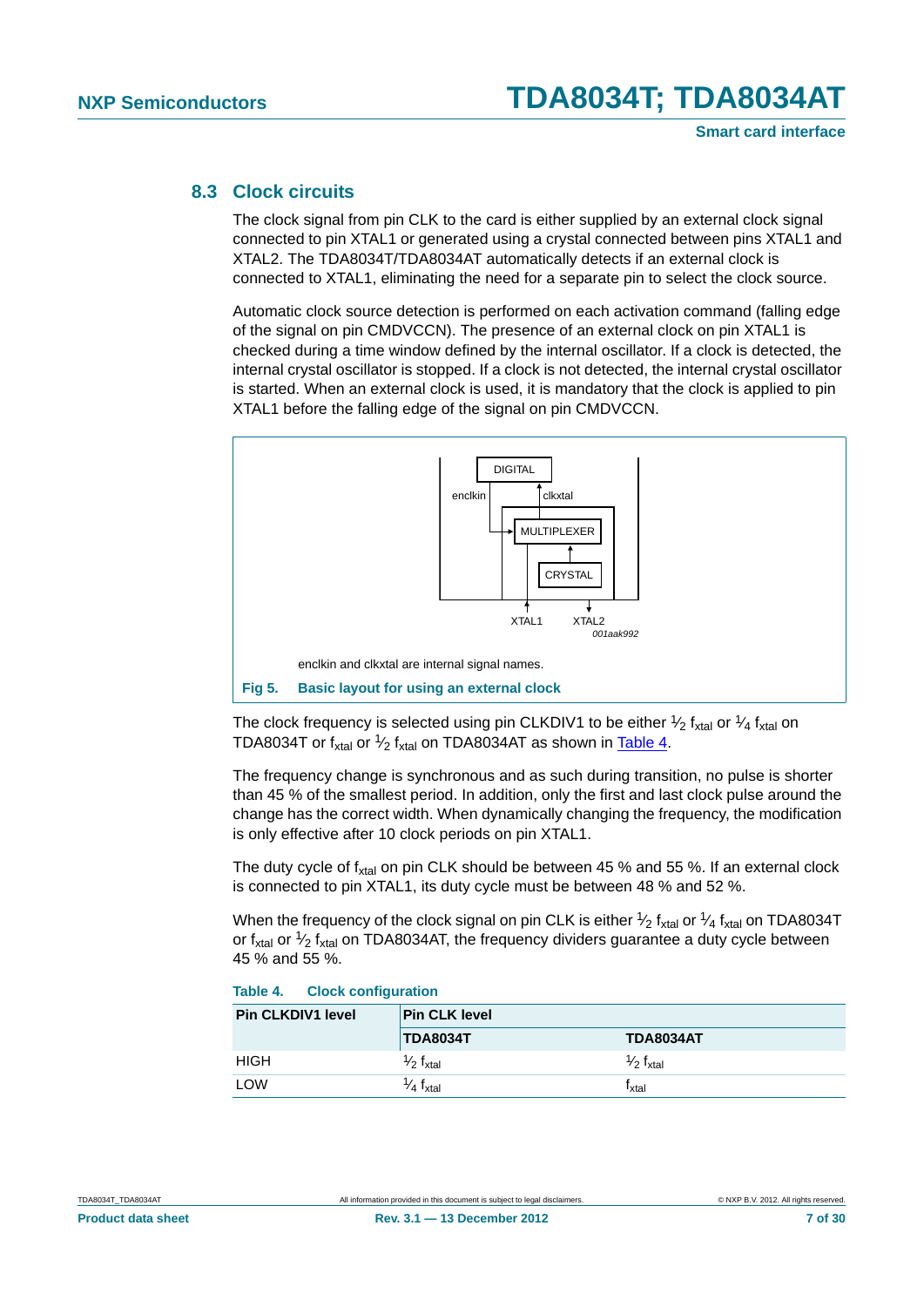### <span id="page-7-0"></span>**8.4 Input and output circuits**

When pins I/O and I/OUC are pulled HIGH using an 11  $k\Omega$  resistor between pins I/O and  $V_{CC}$  and/or between pins I/OUC and  $V_{DD(INTER)}$ , both lines enter the idle state. Pin I/O is referenced to V<sub>CC</sub> and pin I/OUC to V<sub>DD(INTF)</sub>, thus allowing operation at V<sub>CC</sub>  $\neq$  V<sub>DD(INTF)</sub>.

The first side on which a falling edge occurs becomes the master. An anti-latch circuit disables falling edge detection on the other line, making it the slave. After a time delay  $t_{\rm d}$ , the logic 0 present on the master-side is sent to the slave-side. When the master-side returns logic 1, the slave-side sends logic 1 during time delay  $(t_{w(pu)})$ . After this sequence, both master and slave sides return to their idle states.

The active pull-up feature ensures fast LOW-to-HIGH transitions making the TDA8034T/TDA8034AT capable of delivering more than 1 mA, up to an output voltage of  $0.9V_{CC}$ , at a load of 80 pF. At the end of the active pull-up pulse, the output voltage is dependent on the internal pull-up resistor value and load current. The current sent to and received from the card's I/O lines is limited to 15 mA at a maximum frequency of 1 MHz.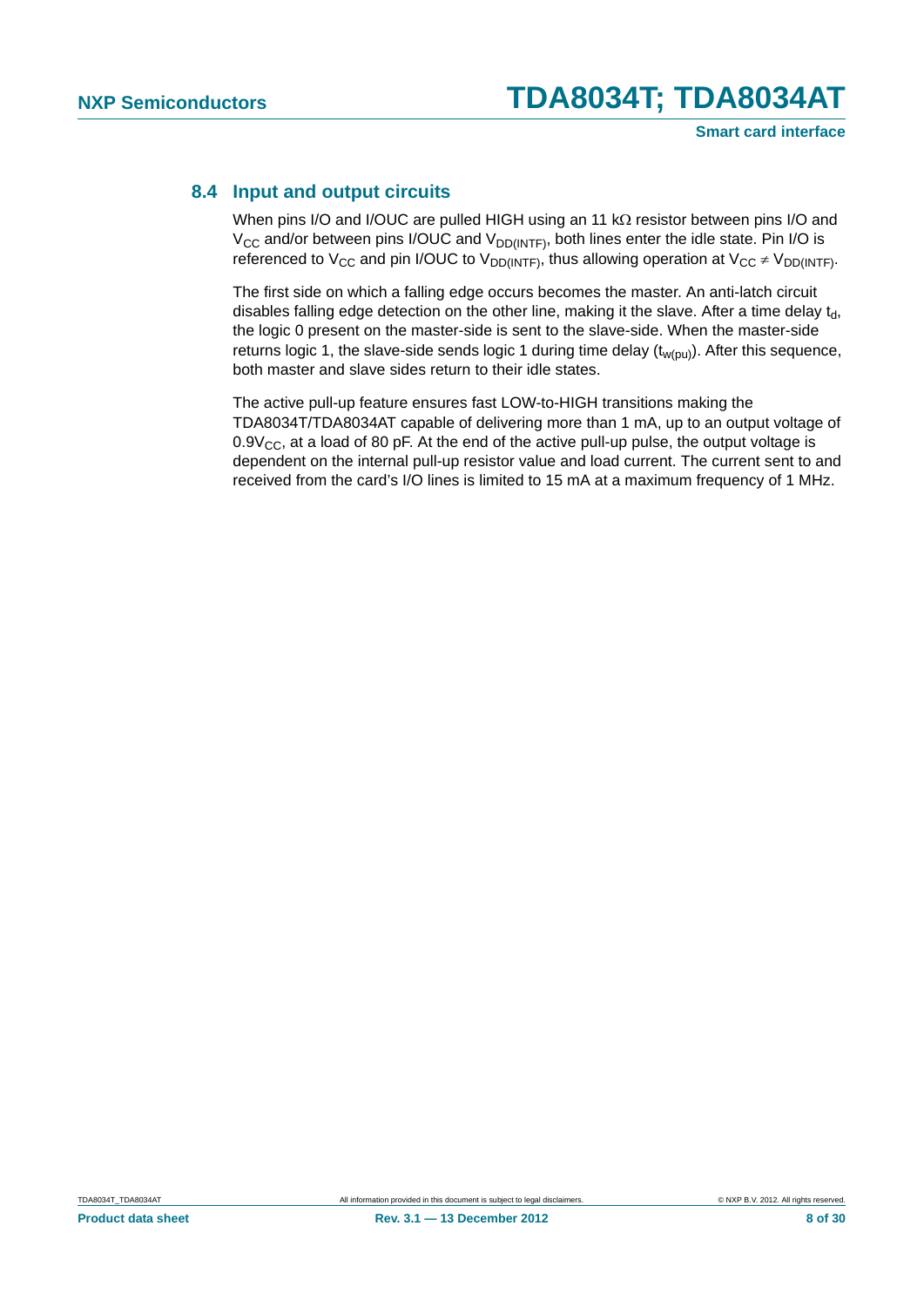### <span id="page-8-0"></span>**8.5 Shutdown mode**

After a power-on reset, if pin CMDVCCN is HIGH, the circuit enters the Shutdown mode, ensuring only the minimum number of circuits are active while the TDA8034T/TDA8034AT waits for the microcontroller to start a session.

- **•** all card contacts are inactive. The impedance between the contacts and GND is approximately 200  $\Omega$ .
- pin I/OUC is high-impedance using the 11 k $\Omega$  pull-up resistor connected to V<sub>DD(INTF)</sub>
- **•** the voltage generators are stopped
- the voltage supervisor is active
- the internal oscillator runs at its lowest frequency (f<sub>osc(int)low</sub>)

#### <span id="page-8-1"></span>**8.6 Activation sequence**

The following device activation sequence is applied when using an external clock; see [Figure 6:](#page-9-0)

- 1. Pin CMDVCCN is pulled LOW (t0).
- 2. The internal oscillator is triggered (t0).
- 3. The internal oscillator changes to high frequency (t1).
- 4.  $V_{CC}$  rises from either 0 V to 3 V or 0 V to 5 V on a controlled slope (t2).
- 5. Pin I/O is driven HIGH (t3).
- 6. The clock on pin CLK is applied to the C3 contact (t4).
- 7. Pin RST is enabled (t5).

Calculation of the time delays is as follows:

- t1 = t0 + 384  $\times$  <sup>1</sup>/<sub>fosc(int)low</sub>
- $t2 = t1$
- $t3 = t1 + 17T/2$
- **•** t4 = driven by host controller; > t3 and < t5
- $t5 = t1 + 23T/2$

**Remark:** The value of period T is 64 times the period interval of the internal oscillator at high frequency ( $\frac{1}{f_{\text{fosc(int)high}}}$ ); t3 is called t<sub>d(start)</sub> and t5 is called t<sub>d(end)</sub>.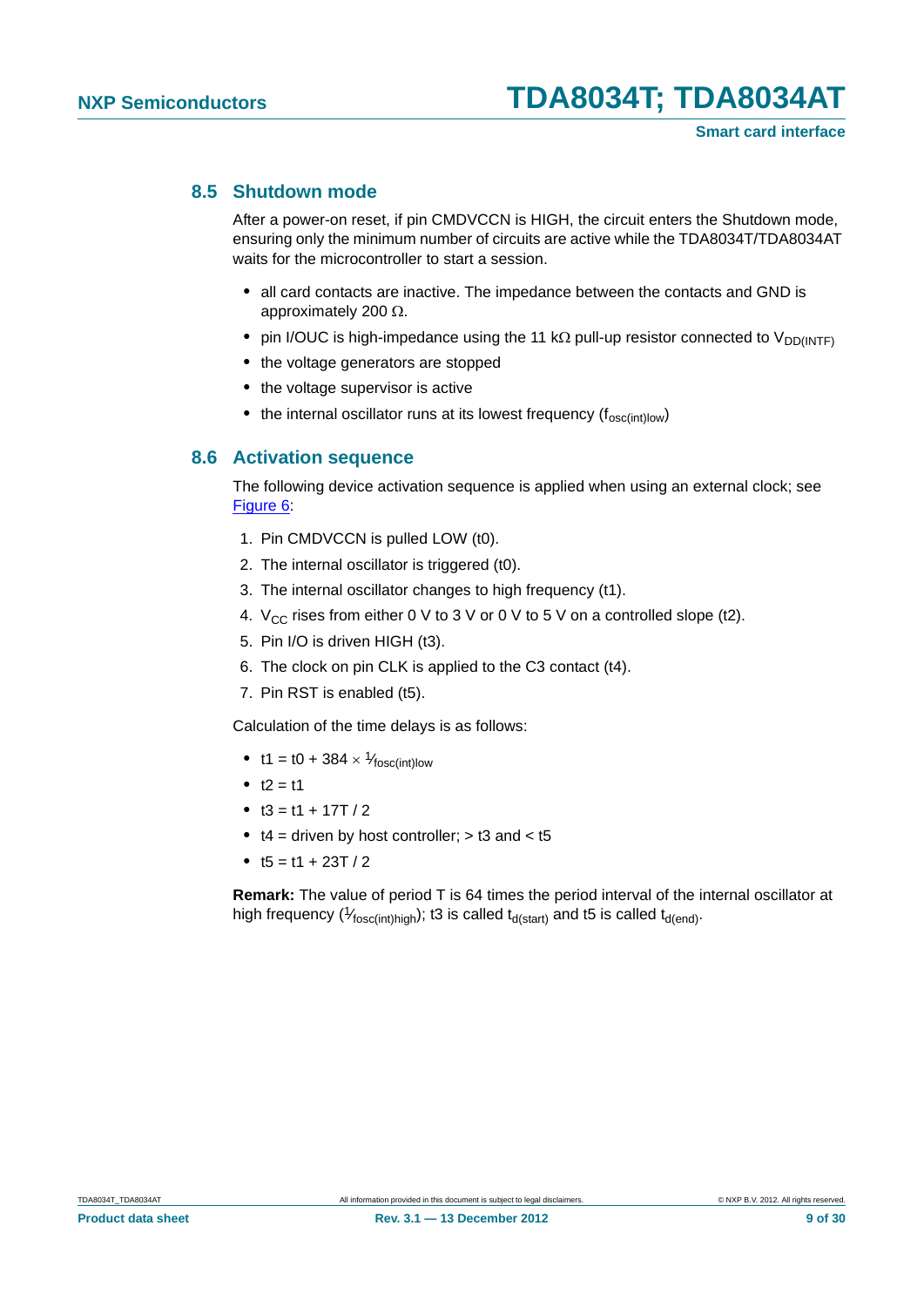**Smart card interface**



### <span id="page-9-1"></span><span id="page-9-0"></span>**8.7 Deactivation sequence**

When a session ends, the microcontroller sets pin CMDVCCN HIGH. The TDA8034T/TDA8034AT then executes an automatic deactivation sequence by counting the sequencer back to the inactive state (see [Figure 7\)](#page-10-0) as follows:

- 1. Pin RST is pulled LOW (t11).
- 2. The clock is stopped, pin CLK is LOW (t12).
- 3. Pin I/O is pulled LOW (t13).
- 4.  $V_{CC}$  falls to 0 V (t14). The deactivation sequence is completed when  $V_{CC}$  reaches its inactive state.
- 5.  $V_{CC}$  < 0.4 V ( $t_{deac}$ )
- 6. All card contacts become low-impedance to GND. However, pin I/OUC remains pulled up to  $V_{DD}$  using the 11 k $\Omega$  resistor.
- 7. The internal oscillator returns to its low frequency mode.

Calculation of the time delays is as follows:

- $t11 = t10 + 3T / 64$
- $t12 = t11 + T/2$
- $t13 = t11 + T$
- $t14 = t11 + 3T / 2$
- $t_{deac} = t11 + 3T / 2 + V_{CC}$  fall time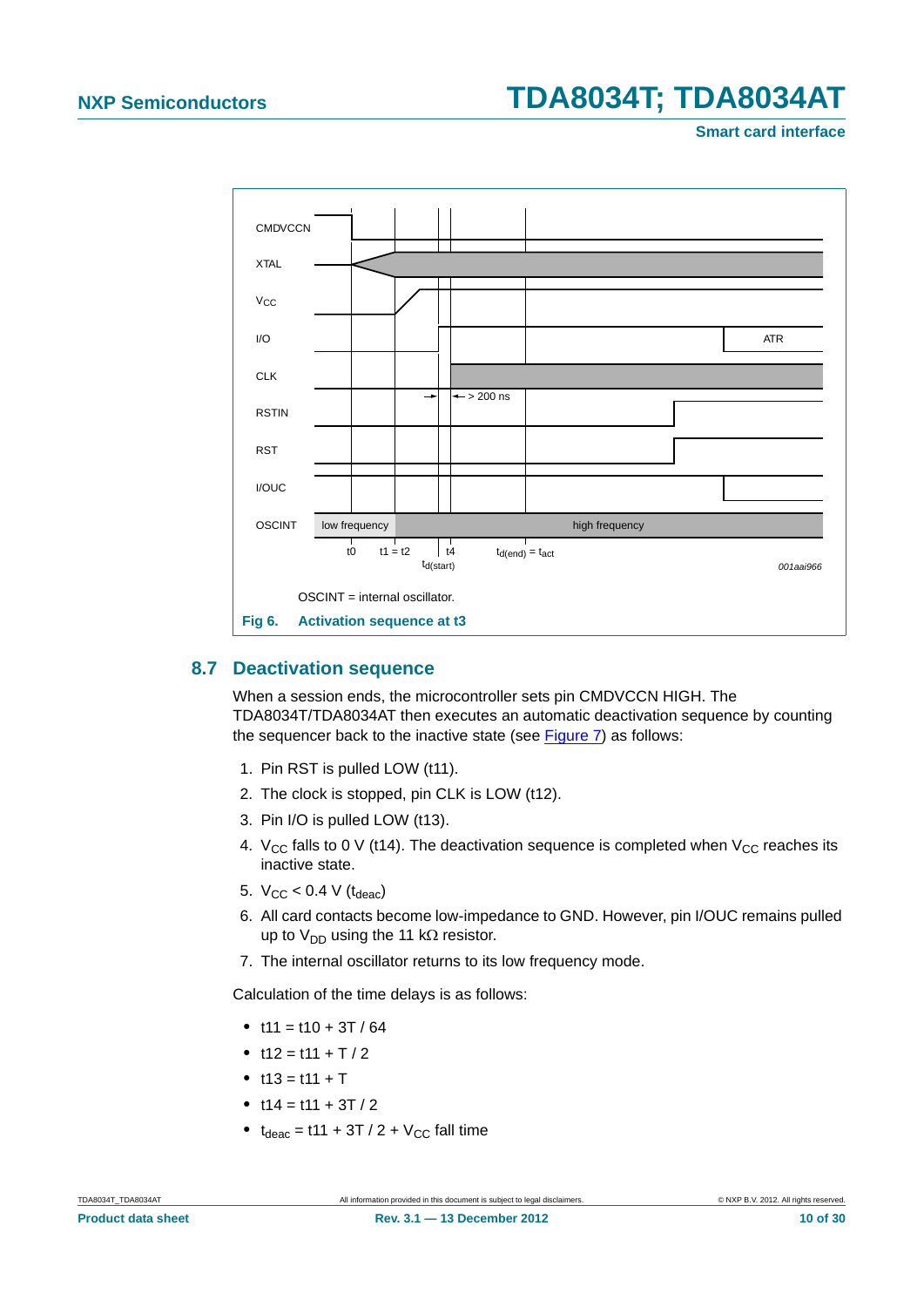**Smart card interface**



**Remark:** The value of period T is 64 times the period interval of the internal oscillator (i.e.  $\pm$  25 µs).

### <span id="page-10-2"></span><span id="page-10-0"></span>8.8 V<sub>CC</sub> regulator

The V<sub>CC</sub> buffer is able to continuously deliver up to 65 mA at V<sub>CC</sub> = 5 V or 3 V.

The  $V_{CC}$  buffer has an internal overload protection with a threshold value of approximately 120 mA. This detection is internally filtered, enabling spurious current pulses up to 200 mA with a duration of a few milliseconds to be drawn by the card without causing deactivation. However, the average current value must stay below maximum; see [Table 8](#page-18-0).

### <span id="page-10-1"></span>**8.9 Fault detection**

The following conditions are monitored by the fault detection circuit:

- Short-circuit or high current on pin V<sub>CC</sub>
- **•** Card removal during transaction
- V<sub>DDP</sub> falling
- V<sub>DD</sub> falling
- V<sub>DD(INTF)</sub> falling
- **•** Overheating

Fault detection monitors two different situations:

**•** Outside card sessions, pin CMDVCCN is HIGH: pin OFFN is LOW if the card is not in the reader and HIGH if the card is in the reader. Any voltage drop on  $V_{DD}$  is detected by the voltage supervisor. This generates an internal power-on reset pulse but does not act upon the pin OFFN signal. The card is not powered-up and short-circuits or overheating are not detected.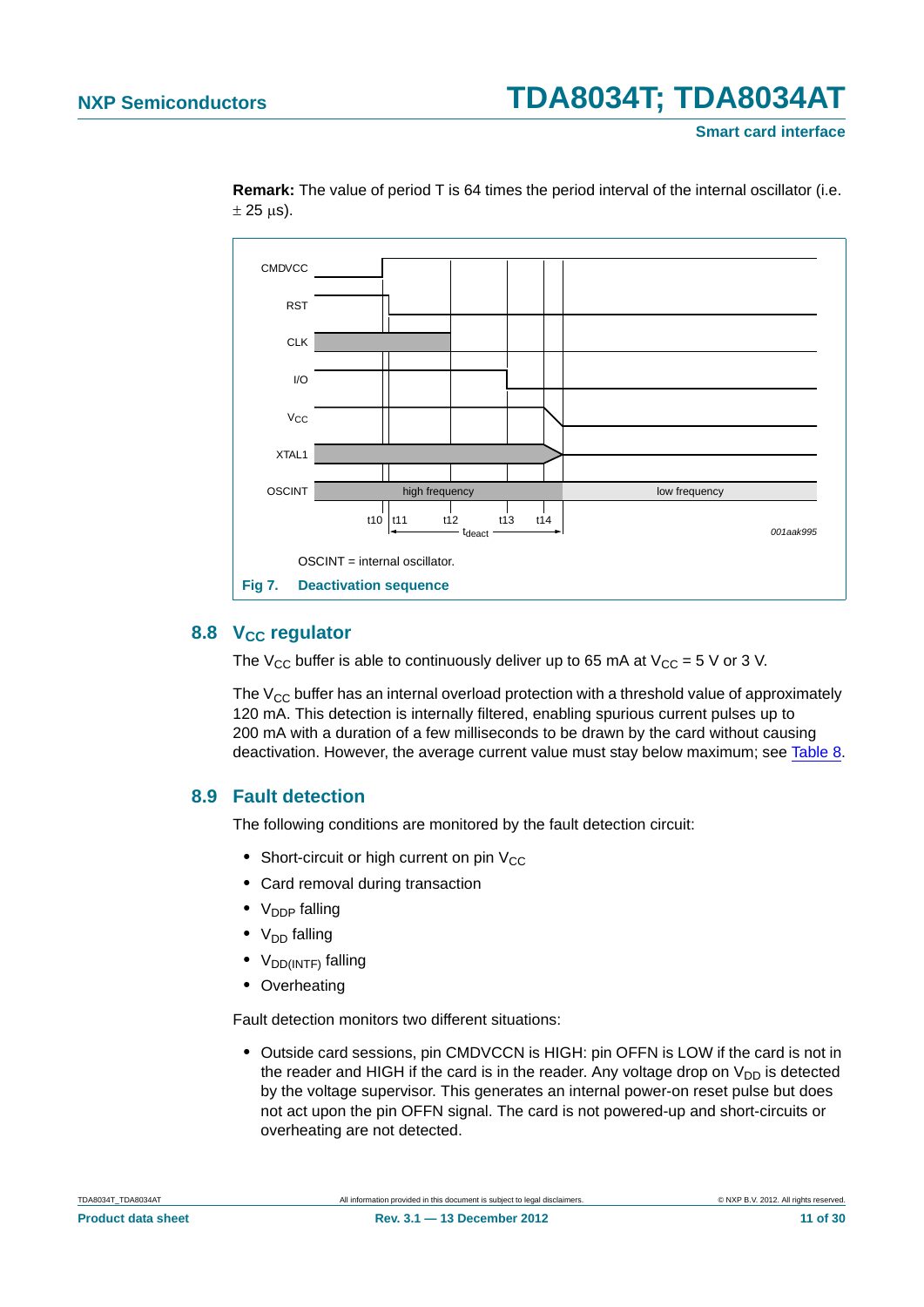**•** In card sessions, pin CMDVCCN is LOW: when pin OFFN goes LOW, the fault detection circuit triggers the automatic emergency deactivation sequence (see [Figure 8\)](#page-11-0). When the microcontroller resets pin CMDVCCN to HIGH, after the deactivation sequence, pin OFFN is rechecked. If the card is still present, pin OFFN returns to HIGH. This check identifies the fault as either a hardware problem or a card removal incident.

On card insertion or removal, bouncing can occur in the PRESN signal. This depends on the type of card presence switch in the connector (normally open or normally closed) and the mechanical characteristics of the switch. To correct for this, a debouncing feature is integrated in to the TDA8034T/TDA8034AT. This feature operates at a typical duration of 4.5 ms ( $t_{\text{deb}} = 640 \times (1/\text{fose}(\text{int})/\text{low})$ . [Figure 9 on page 13](#page-12-0) shows the operation of the debouncing feature.

On card insertion, pin OFFN goes HIGH after the debounce time has elapsed. When the card is extracted, the automatic card deactivation sequence is performed on the first HIGH/LOW transition on pin PRESN. After this, pin OFFN goes LOW.



<span id="page-11-0"></span>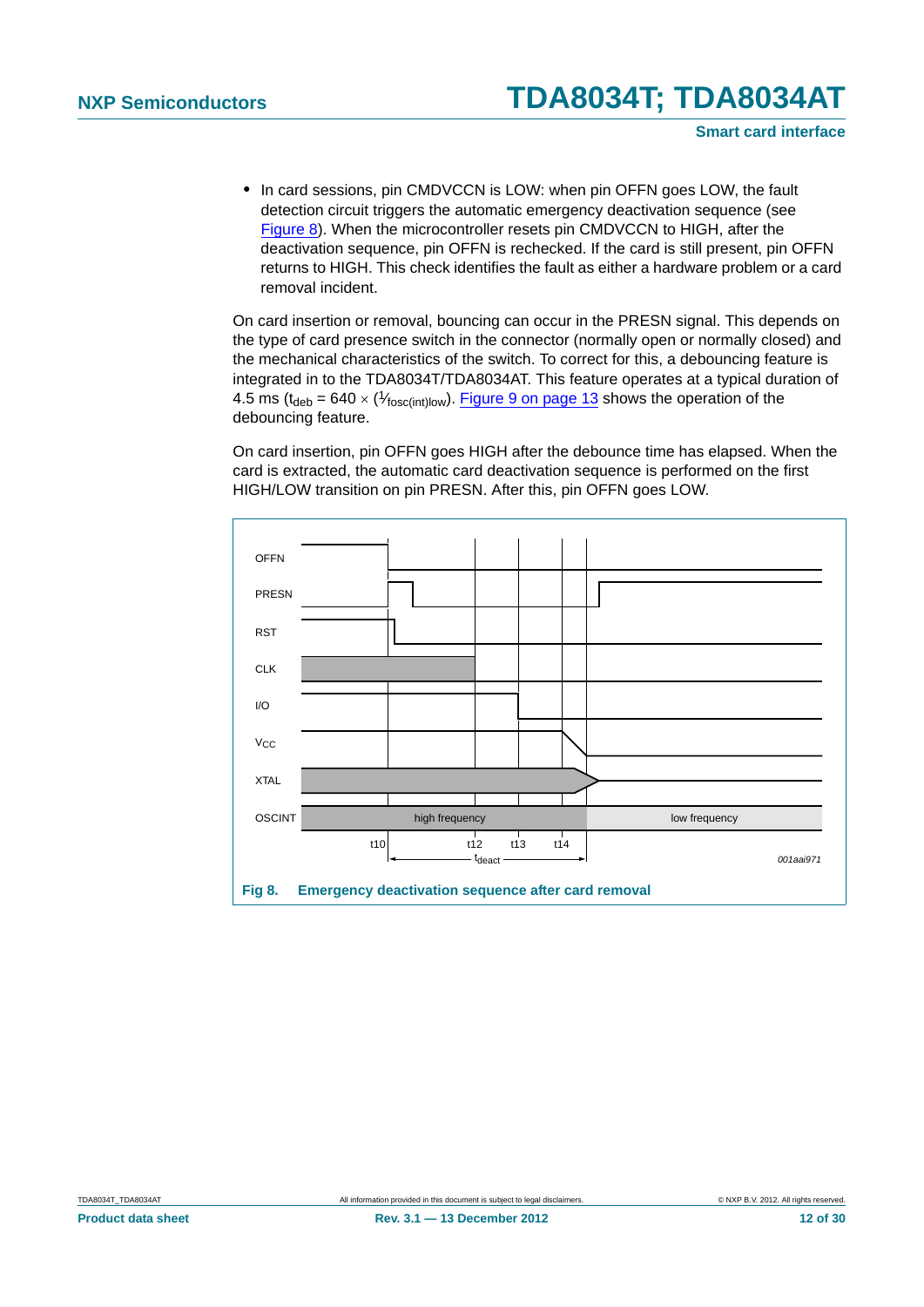**Smart card interface**



### <span id="page-12-3"></span><span id="page-12-0"></span>**8.10 Automatic determining of card supply voltage**

The supply voltage  $(V_{CC})$  that the card requires is determined automatically by monitoring the duration of the HIGH state (logic 1) on pin CMDVCCN before the activation command (CMDVCCN falling edge) occurs. If pin CMDVCCN stays HIGH for more than 30 ms, activation occurs with  $V_{CC}$  set to 5 V. If pin CMDVCCN stays HIGH for less than 15 ms, activation occurs with  $V_{CC}$  set to 3 V.

To activate the card at  $V_{CC} = 5$  V, pin CMDVCCN must stay HIGH for t0 > 30 ms before going LOW (logic 0).



<span id="page-12-1"></span>To activate the card at  $V_{CC}$  = 3 V, pin CMDVCCN must stay HIGH for t0 < 15 ms before going LOW (logic 0).



<span id="page-12-2"></span>If pin CMDVCCN is HIGH for more than 15 ms (t0  $>$  15 ms) but less than 30 ms, pin CMDVCCN must be set LOW for t1 (200  $\mu$ s < t1 < 700  $\mu$ s), and then HIGH for t2  $(200 \mu s <$  t2 < 15 ms) before going LOW.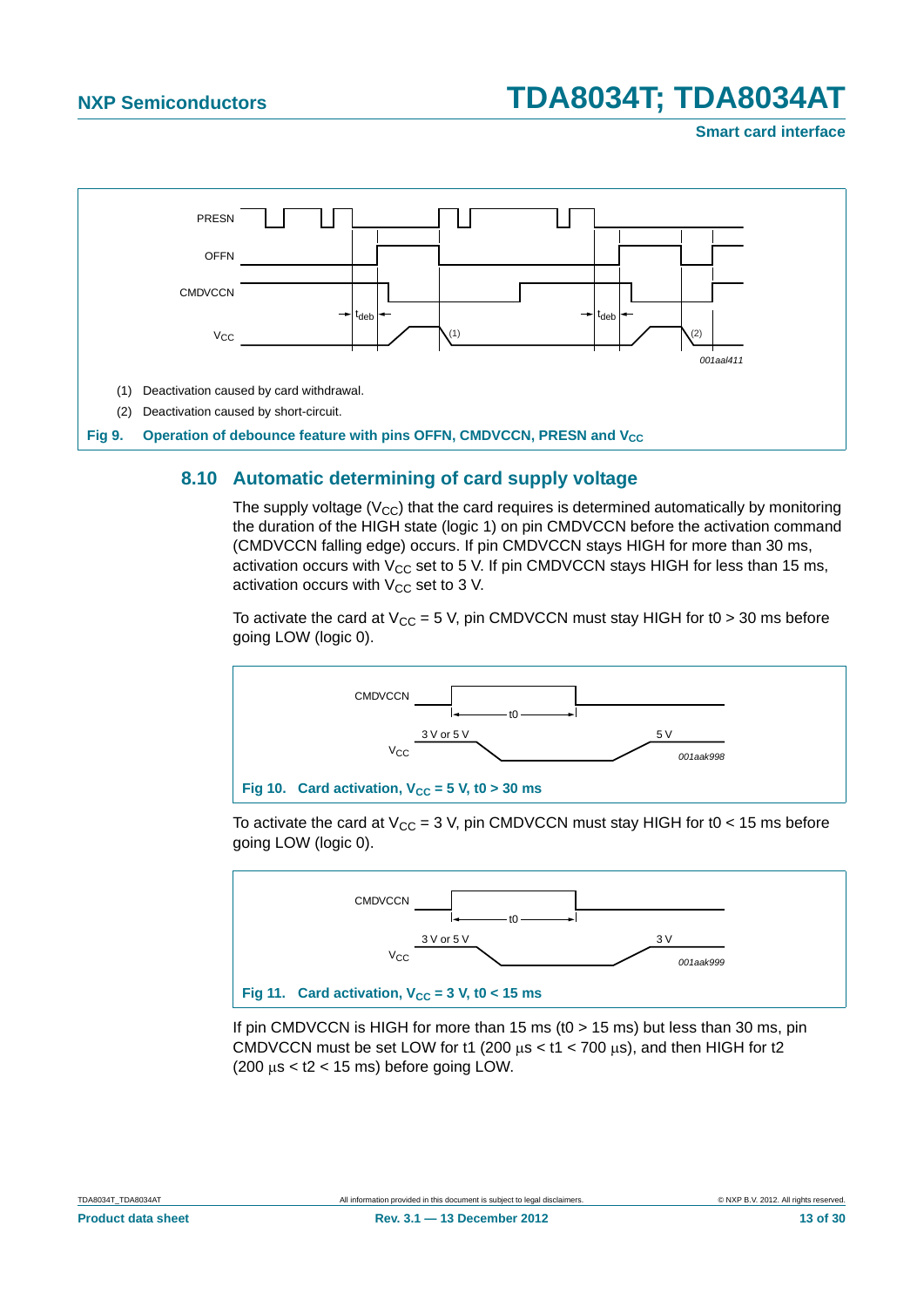#### **Smart card interface**



<span id="page-13-0"></span>If pin CMDVCCN is HIGH for more than 30 ms (card inactive), and if the card needs to be activated at 3 V, the sequence shown in [Figure 12](#page-13-0) applies: pin CMDVCCN must be set LOW for t1 (200  $\mu$ s < t1 < 700  $\mu$ s), and then HIGH for t2 (200  $\mu$ s < t2 < 15 ms) before going LOW.

### <span id="page-13-3"></span>**9. Limiting values**

**Remark:** All card contacts are protected against any short-circuit to any other card contact. Stress beyond the levels indicated in [Table 5](#page-13-1) can cause permanent damage to the device. This is a short-term stress rating only and under no circumstances implies functional operation under long-term stress conditions.

#### <span id="page-13-1"></span>**Table 5. Limiting values**

*In accordance with the Absolute Maximum Rating System (IEC 60134).*

| Symbol                      | <b>Parameter</b>                | <b>Conditions</b>                                                                                     | Min    | <b>Max</b> | <b>Unit</b> |
|-----------------------------|---------------------------------|-------------------------------------------------------------------------------------------------------|--------|------------|-------------|
| V <sub>DDP</sub>            | power supply voltage            | pin V <sub>DDP</sub>                                                                                  | $-0.3$ | $+6$       | V           |
| <b>V<sub>DD</sub></b>       | supply voltage                  | pin V <sub>DD</sub>                                                                                   | $-0.3$ | $+4.6$     | $\vee$      |
| $V_{DD(INTF)}$              | interface supply voltage        | pin V <sub>DD(INTF)</sub>                                                                             | $-0.3$ | $+4.6$     | $\vee$      |
| $V_{I}$                     | input voltage                   | pins CMDVCCN, CLKDIV1, RSTIN, OFFN,<br>XTAL1, XTAL2, I/OUC                                            | $-0.3$ | $+4.6$     | $\vee$      |
|                             |                                 | card contact pins PRESN, I/O, RST and<br><b>CLK</b>                                                   | $-0.3$ | +6         | $\vee$      |
| ${\mathsf T}_{\text{stg}}$  | storage temperature             |                                                                                                       | $-55$  | $+150$     | $^{\circ}C$ |
| $P_{\text{tot}}$            | total power dissipation         | $T_{amb} = -25$ °C to +85 °C                                                                          |        | 0.25       | W           |
| $T_i$                       | junction temperature            |                                                                                                       |        | +125       | $^{\circ}C$ |
| $\mathsf{T}_{\mathsf{amb}}$ | ambient temperature             |                                                                                                       | $-25$  | $+85$      | $^{\circ}C$ |
| <b>VESD</b>                 | electrostatic discharge voltage | Human Body Model (HBM) on card pins I/O,<br>RST, $V_{CC}$ , CLK, PRESN; within typical<br>application | $-6$   | $+6$       | kV          |
|                             |                                 | Human Body Model (HBM); all other pins                                                                | $-2$   | $+2$       | kV          |
|                             |                                 | Machine Model (MM); all pins                                                                          | $-200$ | $+200$     | V           |
|                             |                                 | Field Charged Device Model (FCDM);<br>all pins                                                        | $-500$ | $+500$     | $\vee$      |

### <span id="page-13-4"></span>**10. Thermal characteristics**

<span id="page-13-2"></span>

| Table 6.      | <b>Thermal characteristics</b> |                                             |                   |     |      |  |  |  |
|---------------|--------------------------------|---------------------------------------------|-------------------|-----|------|--|--|--|
|               | Symbol Package name            | <b>Parameter</b>                            | <b>Conditions</b> | Typ | Unit |  |  |  |
| $R_{th(i-a)}$ | SO16                           | thermal resistance from junction to ambient | in free air       | 94  | K/W  |  |  |  |

TDA8034T TDA8034AT **All information provided in this document is subject to legal disclaimers.** © NXP B.V. 2012. All rights reserved.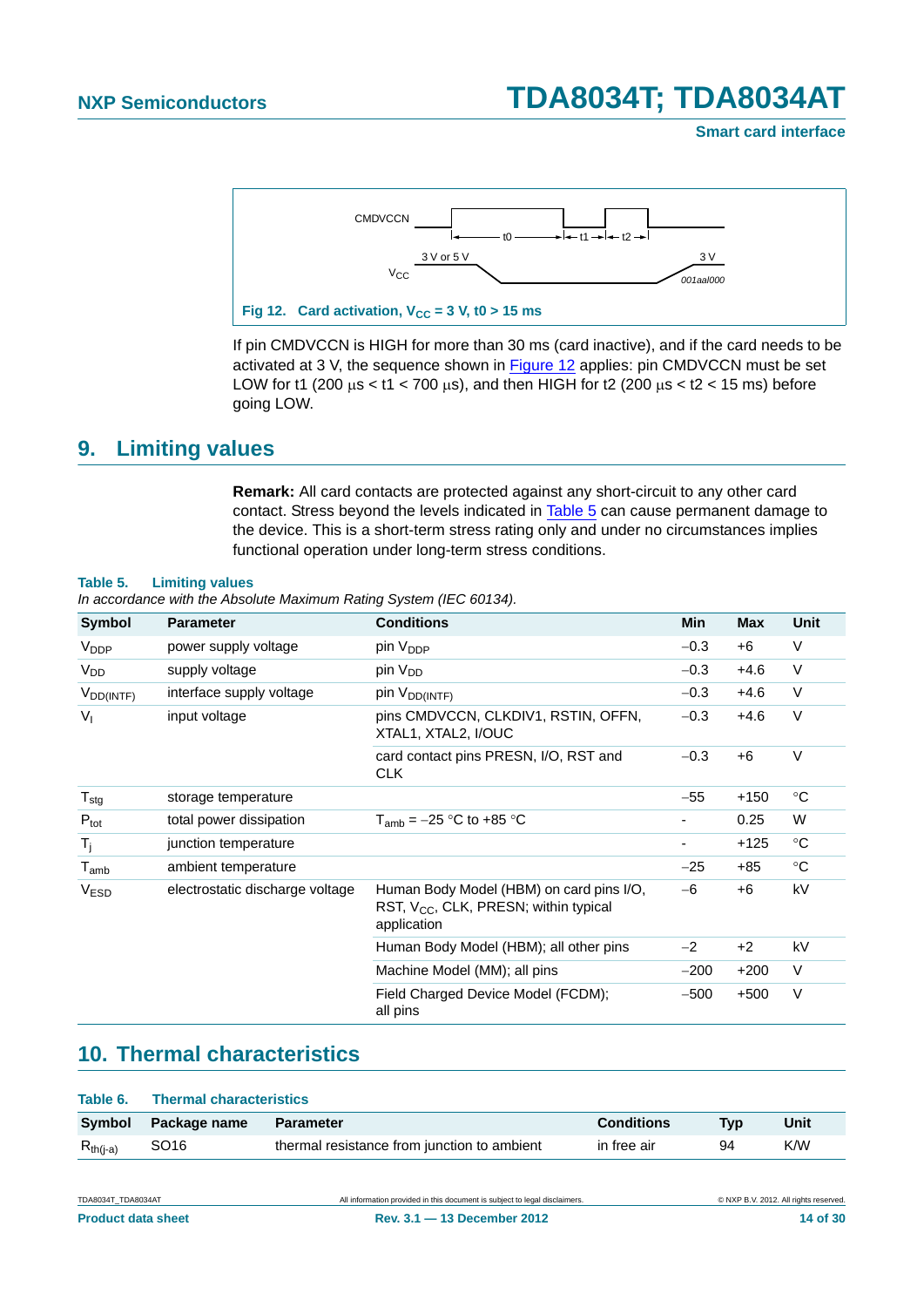**Smart card interface**

## <span id="page-14-1"></span>**11. Characteristics**

#### <span id="page-14-0"></span>**Table 7. Characteristics of IC supply voltage**

 $V_{DDP}$  = 5 V;  $V_{DD}$  = 3.3 V;  $V_{DD(INTER)}$  = 3.3 V;  $f_{xtal}$  = 10 MHz; GND = 0 V;  $T_{amb}$  = 25 °C; unless otherwise specified.

| <b>Symbol</b>                                   | -- ( <i> . )</i><br><b>Parameter</b>         | <b>Conditions</b>                                                                                         | Min                          | <b>Typ</b> | <b>Max</b>                            | <b>Unit</b>  |
|-------------------------------------------------|----------------------------------------------|-----------------------------------------------------------------------------------------------------------|------------------------------|------------|---------------------------------------|--------------|
| <b>Supply</b>                                   |                                              |                                                                                                           |                              |            |                                       |              |
| V <sub>DDP</sub>                                | power supply voltage                         | pin V <sub>DDP</sub>                                                                                      | 4.85                         | 5          | 5.5                                   | V            |
| V <sub>DD</sub>                                 | supply voltage                               | pin V <sub>DD</sub>                                                                                       | 2.7                          | 3.3        | 3.6                                   | $\vee$       |
| $V_{DD(INTF)}$                                  | interface supply voltage                     | pin V <sub>DD(INTF)</sub>                                                                                 | 1.6                          | 3.3        | $V_{DD}$ + 0.3                        | V            |
| $I_{DD}$                                        | supply current                               | Shutdown mode                                                                                             | $\qquad \qquad \blacksquare$ | ٠          | 35                                    | $\mu$ A      |
| <b>I</b> <sub>DDP</sub>                         | power supply current                         | Shutdown mode                                                                                             |                              |            |                                       |              |
|                                                 |                                              | $f_{\text{xtal}}$ stopped                                                                                 | $\qquad \qquad \blacksquare$ |            | 5                                     | μA           |
|                                                 |                                              | Active mode                                                                                               |                              |            |                                       |              |
|                                                 |                                              | $f_{CLK} = \frac{1}{2} f_{xtal}$ ; no load                                                                | $\qquad \qquad \blacksquare$ | ٠          | 1.5                                   | mA           |
|                                                 |                                              | $f_{CLK} = \frac{1}{2} f_{xtal}$ ; $I_{CC} = 65$ mA                                                       | $\blacksquare$               |            | 70                                    | mA           |
| $I_{DD(INTER)$                                  | interface supply current Shutdown mode       |                                                                                                           | $\overline{\phantom{0}}$     |            | 6                                     | μA           |
| $V_{th}$                                        | threshold voltage                            | pin V <sub>DD</sub>                                                                                       | 2.30                         | 2.40       | 2.50                                  | $\vee$       |
|                                                 |                                              | pin V <sub>DDP</sub>                                                                                      | 3.00                         | 4.10       | 4.40                                  | $\mathsf{V}$ |
| Vhys                                            | hysteresis voltage                           | pin V <sub>DD</sub>                                                                                       | 50                           | 100        | 150                                   | mV           |
|                                                 |                                              | pin V <sub>DDP</sub>                                                                                      | 100                          | 200        | 350                                   | mV           |
| $t_{w}$                                         | pulse width                                  |                                                                                                           | 5.1                          | 8          | 10.2                                  | ms           |
|                                                 | Card supply voltage: pin V <sub>CC</sub> [1] |                                                                                                           |                              |            |                                       |              |
| $C_{dec}$                                       | decoupling capacitance connected to $V_{CC}$ |                                                                                                           | $2$ 550                      |            | 830                                   | nF           |
| $V_{o}$                                         | output voltage                               | Shutdown mode                                                                                             |                              |            |                                       |              |
|                                                 |                                              | no load                                                                                                   | $-0.1$                       |            | $+0.1$                                | V            |
|                                                 |                                              | $I_0 = 1$ mA                                                                                              | $-0.1$                       |            | $+0.3$                                | V            |
| I <sub>o</sub>                                  | output current                               | Shutdown mode; pin V <sub>CC</sub><br>connected to ground                                                 |                              |            | $-1$                                  | mA           |
| $V_{CC}$                                        | supply voltage                               | active mode                                                                                               |                              |            |                                       |              |
|                                                 |                                              | 5 V card                                                                                                  |                              |            |                                       |              |
|                                                 |                                              | $I_{CC}$ < 65 mA DC                                                                                       | 4.75                         | 5.0        | 5.25                                  | $\vee$       |
|                                                 |                                              | current pulses of 40 nA/s<br>at $I_{CC}$ < 200 mA;<br>$t < 400$ ns                                        | 4.65                         | 5.0        | 5.25                                  | $\vee$       |
|                                                 |                                              | 3 V card                                                                                                  |                              |            |                                       |              |
|                                                 |                                              | $I_{CC}$ < 65 mA DC                                                                                       | 2.85                         | 3.05       | 3.15                                  | V            |
|                                                 |                                              | current pulses of 40 nA/s<br>at $I_{CC}$ < 200 mA;<br>$t < 400$ ns                                        | 2.76                         |            | 3.20                                  | $\vee$       |
| $V_{\text{ripple}(p-p)}$                        | peak-to-peak ripple<br>voltage               | 20 kHz to 200 MHz                                                                                         |                              |            | 350                                   | mV           |
| $I_{\rm CC}$                                    | supply current                               | $V_{CC}$ = 0 V to 5 V or 3 V                                                                              |                              |            | 65                                    | mA           |
|                                                 |                                              | V <sub>CC</sub> shorted to ground                                                                         | 90                           | 120        | 150                                   | mA           |
| <b>SR</b>                                       | slew rate                                    | 5 V card                                                                                                  | 0.055                        | 0.180      | 0.300                                 | $V/\mu s$    |
|                                                 |                                              | 3 V card                                                                                                  | 0.040                        | 0.180      | 0.300                                 | $V/\mu s$    |
| TDA8034T_TDA8034AT<br><b>Product data sheet</b> |                                              | All information provided in this document is subject to legal disclaimers.<br>Rev. 3.1 - 13 December 2012 |                              |            | @ NXP B.V. 2012. All rights reserved. | 15 of 30     |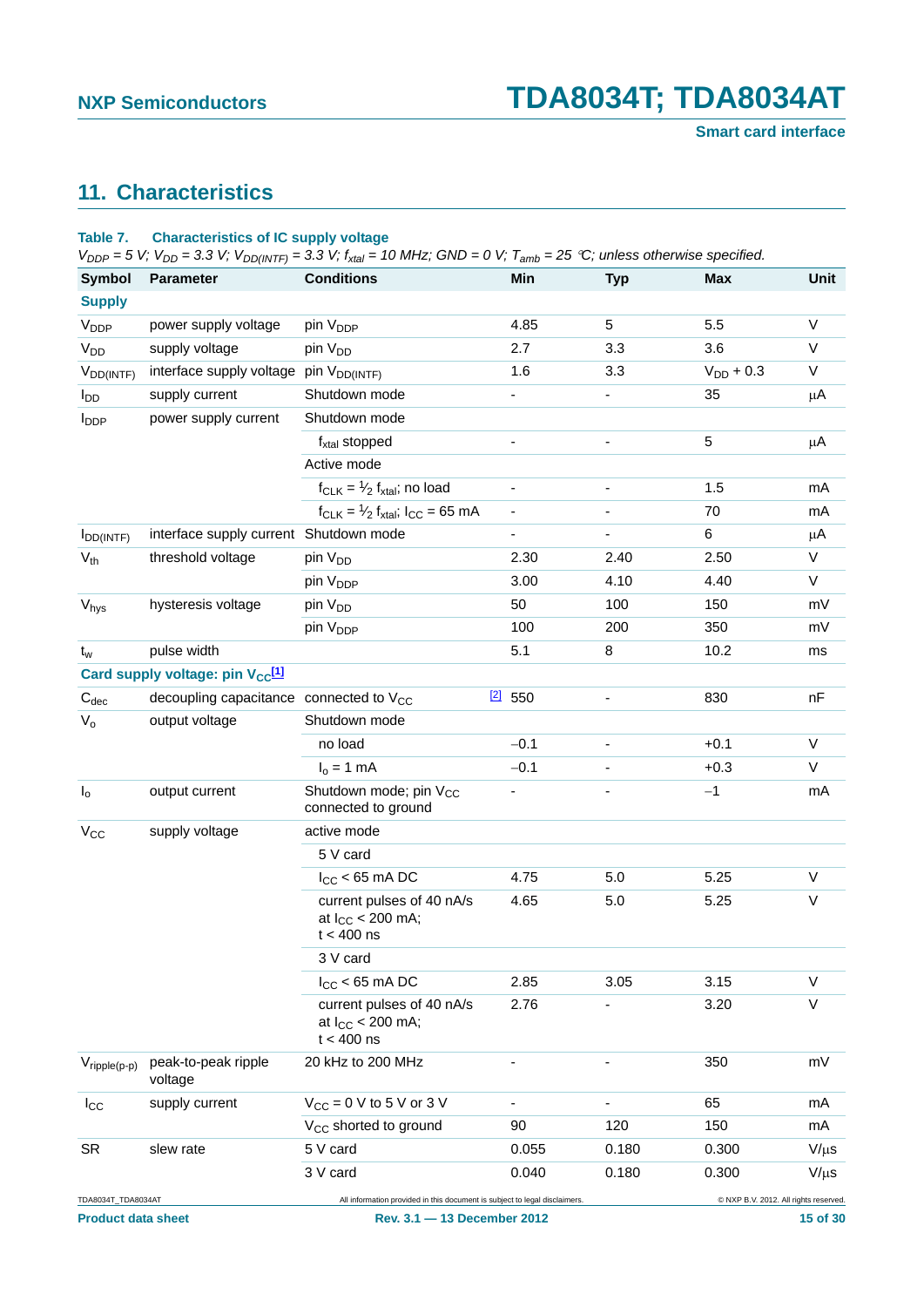### **Smart card interface**

|                            |                                                 | $V_{DDP} = 5$ V; $V_{DD} = 3.3$ V; $V_{DD(INTF)} = 3.3$ V; $f_{xtal} = 10$ MHz; GND = 0 V; $T_{amb} = 25$ °C; unless otherwise specified. |                              |                          |                       |             |
|----------------------------|-------------------------------------------------|-------------------------------------------------------------------------------------------------------------------------------------------|------------------------------|--------------------------|-----------------------|-------------|
| Symbol                     | Parameter                                       | <b>Conditions</b>                                                                                                                         | Min                          | <b>Typ</b>               | <b>Max</b>            | <b>Unit</b> |
|                            | <b>Crystal oscillator: pins XTAL1 and XTAL2</b> |                                                                                                                                           |                              |                          |                       |             |
| $C_{\text{ext}}$           | external capacitance                            | pins XTAL1 and XTAL2<br>(depending on the crystal or<br>resonator specification)                                                          |                              |                          | 15                    | pF          |
| $f_{xtal}$                 | crystal frequency                               | card clock reference; crystal<br>oscillator                                                                                               | $\overline{2}$               | $\overline{\phantom{a}}$ | 26                    | <b>MHz</b>  |
| $f_{ext}$                  | external frequency                              | external clock on pin XTAL1                                                                                                               | $\mathbf 0$                  |                          | 26                    | <b>MHz</b>  |
| $\mathsf{V}_{\mathsf{IL}}$ | LOW-level input                                 | crystal oscillator                                                                                                                        | $-0.3$                       |                          | $+0.3VDD$             | V           |
|                            | voltage                                         | external clock                                                                                                                            | $-0.3$                       |                          | $+0.3VDD(INTF)$       | V           |
| V <sub>IH</sub>            | HIGH-level input                                | crystal oscillator                                                                                                                        | 0.7V <sub>DD</sub>           |                          | $V_{DD}$ + 0.3        | V           |
|                            | voltage                                         | external clock                                                                                                                            | $0.7V_{DD(INTF)}$            |                          | $V_{DD(INTF)} + 0.3$  | $\vee$      |
|                            | Data lines: pins I/O and I/OUC                  |                                                                                                                                           |                              |                          |                       |             |
| $t_d$                      | delay time                                      | falling edge on pins I/O and<br>I/OUC or vise versa                                                                                       |                              |                          | 200                   | ns          |
| $t_{w(pu)}$                | pull-up pulse width                             |                                                                                                                                           | 200                          |                          | 400                   | ns          |
| $f_{io}$                   | input/output frequency                          | on data lines                                                                                                                             | $\qquad \qquad \blacksquare$ |                          | 1                     | <b>MHz</b>  |
| $C_i$                      | input capacitance                               | on data lines                                                                                                                             |                              |                          | 10                    | pF          |
|                            | Data lines to the card: pin I/O[3]              |                                                                                                                                           |                              |                          |                       |             |
| $V_{o}$                    | output voltage                                  | Shutdown mode                                                                                                                             |                              |                          |                       |             |
|                            |                                                 | no load                                                                                                                                   | $\mathbf 0$                  |                          | 0.1                   | $\vee$      |
|                            |                                                 | $I_0 = 1$ mA                                                                                                                              | 0                            |                          | 0.3                   | V           |
| $I_0$                      | output current                                  | Shutdown mode; pin I/O<br>grounded                                                                                                        |                              |                          | $-1$                  | mA          |
| $V_{OL}$                   | LOW-level output                                | $I_{OL}$ = 1 mA                                                                                                                           | $\mathbf 0$                  |                          | 0.3                   | $\vee$      |
|                            | voltage                                         | $I_{OL} \geq 15$ mA                                                                                                                       | $V_{CC}$ – 0.4               | $\overline{\phantom{a}}$ | $V_{CC}$              | $\vee$      |
| $V_{OH}$                   | HIGH-level output                               | no DC load                                                                                                                                | $0.9V_{CC}$                  |                          | $V_{CC}$ + 0.1        | V           |
|                            | voltage                                         | $I_{OH} < -40 \mu A$                                                                                                                      | $0.75V_{CC}$                 |                          | $V_{CC}$ + 0.1        | V           |
|                            |                                                 | $I_{OH} \ge -15$ mA                                                                                                                       | $\mathbf 0$                  |                          | 0.4                   | V           |
| $V_{IL}$                   | LOW-level input<br>voltage                      |                                                                                                                                           | $-0.3$                       |                          | $+0.8$                | V           |
| $\mathsf{V}_{\mathsf{IH}}$ | HIGH-level input                                | $V_{CC}$ = +5 V                                                                                                                           | $0.6V_{CC}$                  |                          | $V_{\text{CC}} + 0.3$ | $\vee$      |
|                            | voltage                                         | $V_{CC}$ = +3 V                                                                                                                           | $0.7V_{CC}$                  |                          | $V_{\text{CC}} + 0.3$ | V           |
| $\rm V_{hys}$              | hysteresis voltage                              | pin I/O                                                                                                                                   |                              | 50                       | ÷,                    | mV          |
| ΙL.                        | LOW-level input current                         | pin I/O; $V_{IL} = 0 V$                                                                                                                   | ٠                            |                          | 600                   | μA          |
| Iщ                         | <b>HIGH-level input</b><br>current              | pin I/O; $V_{IH} = V_{CC}$                                                                                                                |                              |                          | 10                    | μA          |
| $t_{r(i)}$                 | input rise time                                 | $V_{IL}$ maximum to<br>$V_{IH}$ minimum                                                                                                   | -                            |                          | 1.2                   | $\mu$ S     |
| $t_{r(o)}$                 | output rise time                                | $C_1 \leq 80$ pF; 10 % to 90 %;<br>$0 \vee$ to $V_{CC}$                                                                                   | ÷,                           | $\blacksquare$           | 0.1                   | μS          |
| $t_{f(i)}$                 | input fall time                                 | $V_{IL}$ maximum to<br>$V_{IH}$ minimum                                                                                                   |                              |                          | 1.2                   | $\mu$ s     |

#### **Table 7. Characteristics of IC supply voltage** *…continued*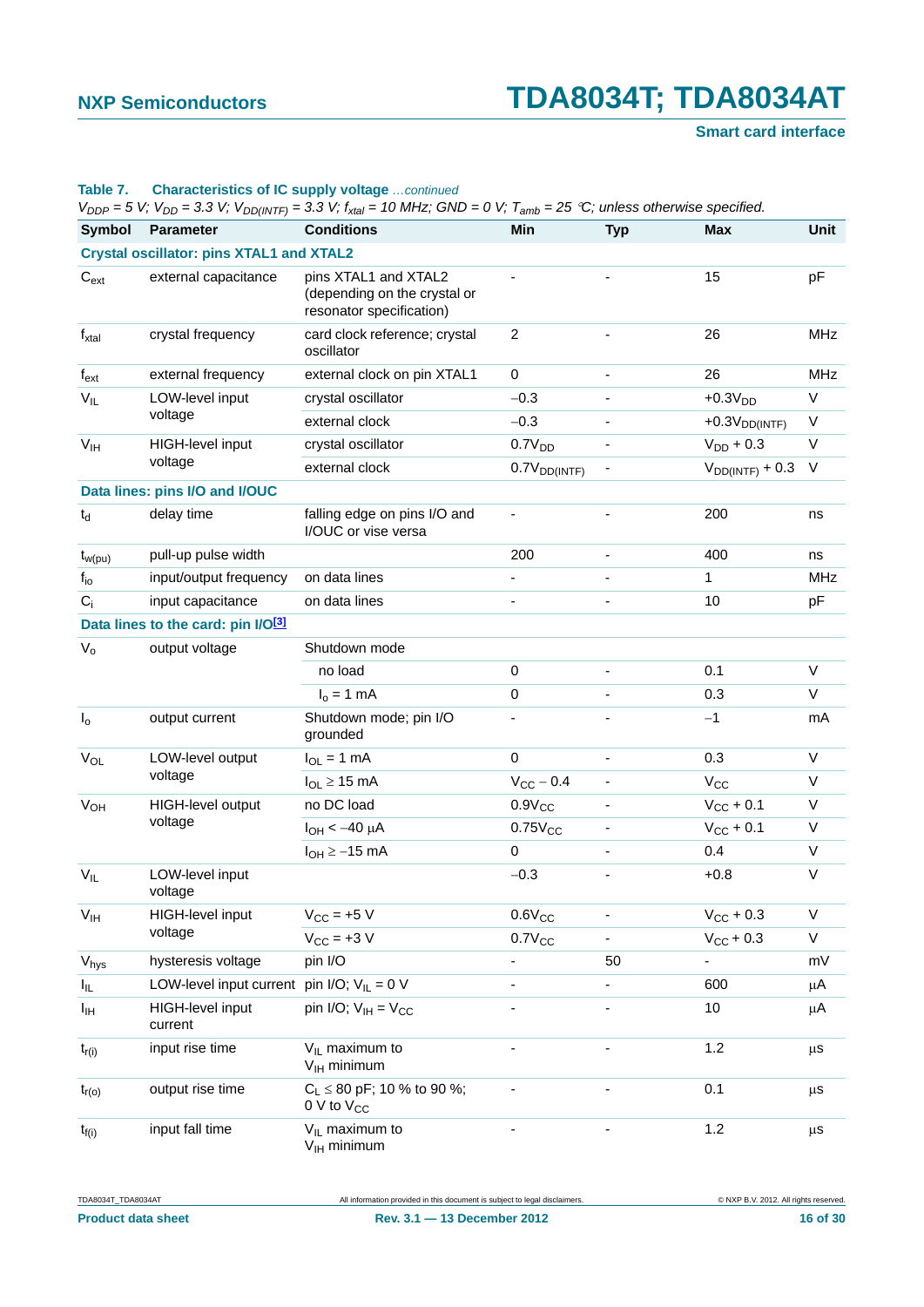### **Smart card interface**

|                            |                                                    | $V_{DDP} = 5$ V; $V_{DD} = 3.3$ V; $V_{DD(INTF)} = 3.3$ V; $f_{xtal} = 10$ MHz; GND = 0 V; $T_{amb} = 25$ °C; unless otherwise specified. |                              |                           |                      |             |
|----------------------------|----------------------------------------------------|-------------------------------------------------------------------------------------------------------------------------------------------|------------------------------|---------------------------|----------------------|-------------|
| <b>Symbol</b>              | <b>Parameter</b>                                   | <b>Conditions</b>                                                                                                                         | Min                          | <b>Typ</b>                | <b>Max</b>           | <b>Unit</b> |
| $t_{f(o)}$                 | output fall time                                   | $C_L \leq 80$ pF; 10 % to 90 %;<br>$0 \vee$ to $V_{CC}$                                                                                   |                              |                           | 0.1                  | $\mu$ s     |
| $R_{pu}$                   | pull-up resistance                                 | connected to V <sub>CC</sub>                                                                                                              | $\overline{7}$               | 9                         | 11                   | kΩ          |
| $I_{\text{pu}}$            | pull-up current                                    | $V_{OH} = 0.9V_{CC}$ ; C = 80 pF                                                                                                          | $-8$                         | $-6$                      | $-4$                 | mA          |
|                            | Data lines to the system: pin I/OUC <sup>[4]</sup> |                                                                                                                                           |                              |                           |                      |             |
| $V_{OL}$                   | LOW-level output<br>voltage                        | $I_{OL} = 1$ mA                                                                                                                           | $\boldsymbol{0}$             |                           | 0.3                  | $\vee$      |
| $V_{OH}$                   | HIGH-level output                                  | no DC load                                                                                                                                | 0.9V <sub>DD(INTF)</sub>     |                           | $V_{DD(INTF)} + 0.1$ | $\vee$      |
|                            | voltage                                            | $I_{OH} \leq 40 \mu A$ ; $V_{DD(INTF)} > 2 V$                                                                                             | 0.75V <sub>DD(INTF)</sub>    |                           | $V_{DD(INTF)} + 0.1$ | V           |
|                            |                                                    | $I_{OH} \le 20 \mu A$ ; $V_{DD(INTF)} < 2 V$                                                                                              | 0.75V <sub>DD(INTER)</sub>   |                           | $V_{DD(INTF)} + 0.1$ | V           |
| $V_{IL}$                   | LOW-level input<br>voltage                         |                                                                                                                                           | $-0.3$                       |                           | $+0.3VDD(INTF)$      | V           |
| $V_{IH}$                   | HIGH-level input<br>voltage                        |                                                                                                                                           | 0.7V <sub>DD(INTF)</sub>     |                           | $V_{DD(INTF)} + 0.3$ | $\vee$      |
| Vhys                       | hysteresis voltage                                 | pin I/OUC                                                                                                                                 |                              | 0.14V <sub>DD(INTF)</sub> |                      | $\vee$      |
| Iщ                         | HIGH-level input<br>current                        | $V_{IH} = V_{DD(INTF)}$                                                                                                                   |                              |                           | 10                   | μA          |
| $I_{IL}$                   | LOW-level input current $V_{IL} = 0 V$             |                                                                                                                                           |                              |                           | 600                  | μA          |
| $R_{pu}$                   | pull-up resistance                                 | connected to V <sub>DD(INTF)</sub>                                                                                                        | 8                            | 10                        | 12                   | kΩ          |
| $t_{r(i)}$                 | input rise time                                    | $V_{IL}$ maximum to<br>$V_{\text{IH}}$ minimum                                                                                            |                              |                           | 1.2                  | $\mu$ S     |
| $t_{r(o)}$                 | output rise time                                   | $C_L \leq 30$ pF; 10 % to 90 %;<br>$0 V$ to $V_{DD(INTF)}$                                                                                | $\qquad \qquad \blacksquare$ | $\blacksquare$            | 0.1                  | $\mu$ s     |
| $t_{f(i)}$                 | input fall time                                    | $V_{IL}$ maximum to<br>$V_{\text{IH}}$ minimum                                                                                            | $\overline{\phantom{a}}$     |                           | 1.2                  | $\mu$ s     |
| $t_{f(o)}$                 | output fall time                                   | $C_L \leq 30$ pF; 10 % to 90 %;<br>0 V to $V_{DD(INTF)}$                                                                                  |                              |                           | 0.1                  | $\mu$ s     |
| $I_{\text{pu}}$            | pull-up current                                    | $V_{OH} = 0.9V_{DD}$ ; C = 30 pF                                                                                                          | $-1$                         |                           | -                    | mA          |
| <b>Internal oscillator</b> |                                                    |                                                                                                                                           |                              |                           |                      |             |
| $f_{\rm osc(int)}$         | internal oscillator                                | Shutdown mode                                                                                                                             | 100                          | 150                       | 200                  | kHz         |
|                            | frequency                                          | active state                                                                                                                              | 2                            | 2.7                       | 3.2                  | MHz         |
|                            | Reset output to the card: pin RST                  |                                                                                                                                           |                              |                           |                      |             |
| $V_{o}$                    | output voltage                                     | Shutdown mode                                                                                                                             |                              |                           |                      |             |
|                            |                                                    | no load                                                                                                                                   | 0                            |                           | 0.1                  | V           |
|                            |                                                    | $Io = 1 mA$                                                                                                                               | $\mathbf 0$                  |                           | 0.3                  | V           |
| I <sub>o</sub>             | output current                                     | Shutdown mode; pin RST<br>grounded                                                                                                        | $\overline{\phantom{a}}$     |                           | $-1$                 | mA          |
| $t_d$                      | delay time                                         | between pins RSTIN and<br>RST; RST enabled                                                                                                | $\blacksquare$               |                           | $\overline{a}$       | $\mu$ s     |
| $V_{OL}$                   | LOW-level output                                   | $I_{OL}$ = 200 µA; $V_{CC}$ = +5 V                                                                                                        | 0                            |                           | 0.3                  | V           |
|                            | voltage                                            | $I_{OL}$ = 200 µA; $V_{CC}$ = +3 V                                                                                                        | 0                            |                           | 0.2                  | V           |
|                            |                                                    | current limit $I_{OL} = 20$ mA                                                                                                            | $V_{CC}$ – 0.4               | $\overline{\phantom{a}}$  | $V_{\rm CC}$         | V           |

#### **Table 7. Characteristics of IC supply voltage** *…continued*

TDA8034T\_TDA8034AT All information provided in this document is subject to legal disclaimers. © NXP B.V. 2012. All rights reserved.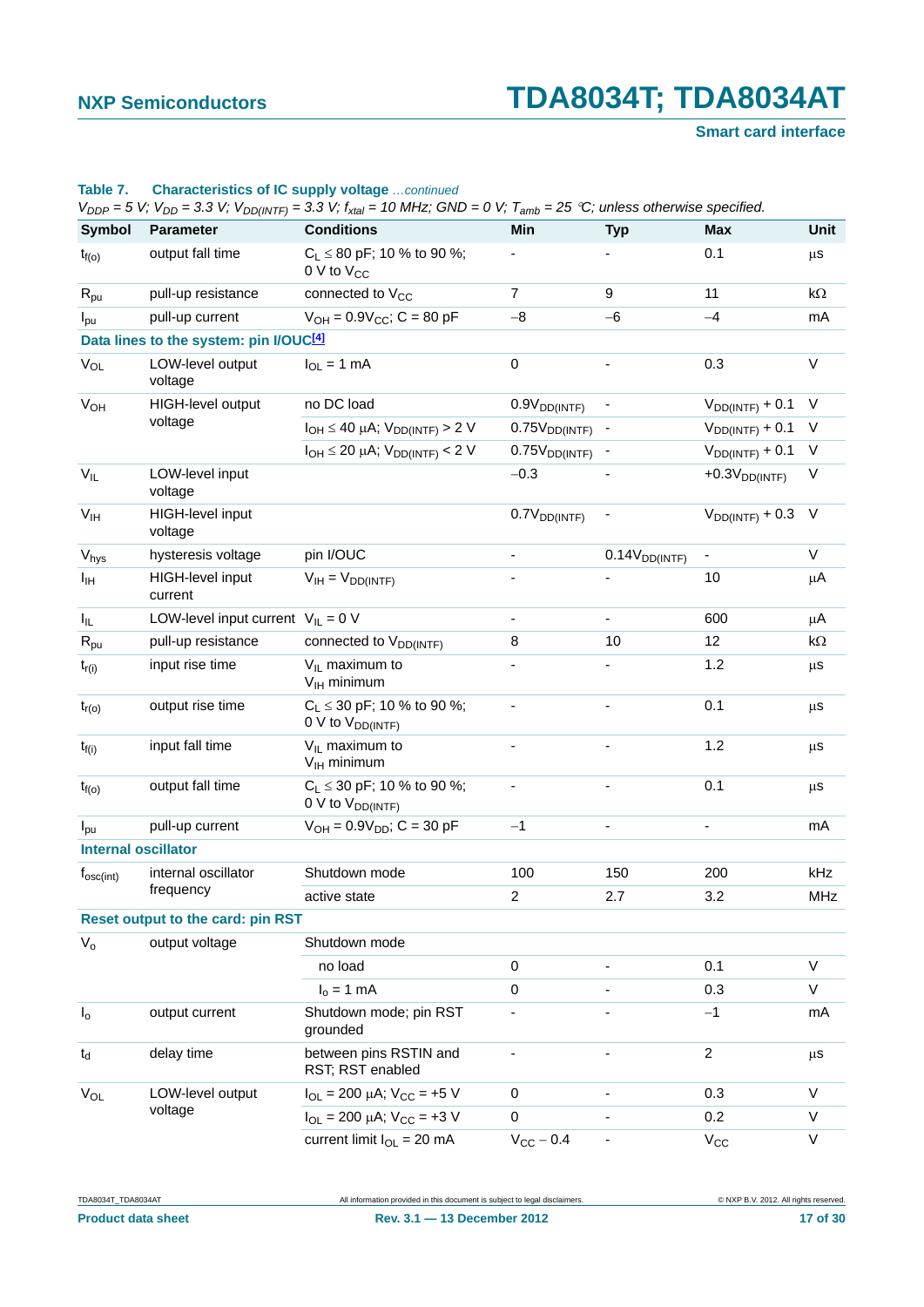### **Smart card interface**

| Symbol                     | <b>Parameter</b>                                      | <b>Conditions</b>                  |               | Min                          | <b>Typ</b>                | Max                      | Unit    |
|----------------------------|-------------------------------------------------------|------------------------------------|---------------|------------------------------|---------------------------|--------------------------|---------|
| V <sub>OH</sub>            | HIGH-level output                                     | $I_{OH} = -200 \mu A$              |               | $0.9V_{CC}$                  |                           | $V_{CC}$                 | V       |
|                            | voltage                                               | current limit $I_{OH} = -20$ mA    |               | 0                            |                           | 0.4                      | V       |
| $t_{r}$                    | rise time                                             | $C_L = 100 pF$                     |               |                              |                           | 0.1                      | μS      |
| $t_{f}$                    | fall time                                             | $C_L = 100 pF$                     |               |                              |                           | 0.1                      | $\mu$ s |
|                            | <b>Clock output to the card: pin CLK</b>              |                                    |               |                              |                           |                          |         |
| $V_{o}$                    | output voltage                                        | Shutdown mode                      |               |                              |                           |                          |         |
|                            |                                                       | no load                            |               | 0                            |                           | 0.1                      | V       |
|                            |                                                       | $I_0 = 1$ mA                       |               | 0                            |                           | 0.3                      | V       |
| $I_0$                      | output current                                        | Shutdown mode; pin CLK<br>grounded |               |                              |                           | $-1$                     | mA      |
| $V_{OL}$                   | LOW-level output                                      | $I_{OL} = 200 \mu A$               |               | $\Omega$                     |                           | 0.3                      | V       |
|                            | voltage                                               | current limit $I_{OL} = 70$ mA     |               | $V_{CC}$ - 0.4               |                           | $V_{CC}$                 | V       |
| <b>V<sub>OH</sub></b>      | HIGH-level output                                     | $I_{OH} = -200 \mu A$              |               | $0.9V_{CC}$                  |                           | $V_{CC}$                 | $\vee$  |
|                            | voltage                                               | current limit $I_{OH} = -70$ mA    |               | $\mathbf 0$                  |                           | 0.4                      | V       |
| $t_r$                      | rise time                                             | $C_L = 30$ pF                      | $\boxed{5}$ . |                              |                           | 16                       | ns      |
| $t_f$                      | fall time                                             | $C_L = 30$ pF                      | $\boxed{5}$ . |                              |                           | 16                       | ns      |
| $f_{CLK}$                  | frequency on pin CLK                                  | operational                        |               | $\mathbf 0$                  |                           | 20                       | MHz     |
| $\delta$                   | duty cycle                                            | $C_L = 30$ pF                      |               | $\boxed{5}$ 45               |                           | 55                       | $\%$    |
| <b>SR</b>                  | slew rate                                             | rise and fall; $C_L = 30$ pF       |               |                              |                           |                          |         |
|                            |                                                       | $V_{CC}$ = +5 V                    |               | 0.2                          |                           | $\overline{\phantom{a}}$ | V/ns    |
|                            |                                                       | $V_{CC}$ = +3 V                    |               | 0.12                         |                           |                          | V/ns    |
|                            | Control inputs: pins CLKDIV1 and RSTIN <sup>[6]</sup> |                                    |               |                              |                           |                          |         |
| $V_{IL}$                   | LOW-level input<br>voltage                            |                                    |               | $-0.3$                       |                           | 0.3V <sub>DD(INTF)</sub> | V       |
| V <sub>IH</sub>            | HIGH-level input<br>voltage                           |                                    |               | $0.7 V_{DD(INTF)}$           |                           | $V_{DD(INTF)} + 0.3$     | $\vee$  |
| $\rm V_{hys}$              | hysteresis voltage                                    | control input                      |               |                              | $0.14$ $V_{DD(INTER)}$    |                          | V       |
| $I_{\parallel L}$          | LOW-level input current $V_{II} = 0 V$                |                                    |               |                              |                           | 1                        | $\mu$ A |
| $I_{\rm IH}$               | <b>HIGH-level input</b><br>current                    | $V_{IH} = V_{DD(INTF)}$            |               |                              |                           | 1                        | μA      |
|                            | Control input: pin CMDVCCN6                           |                                    |               |                              |                           |                          |         |
| $\mathsf{V}_{\mathsf{IL}}$ | LOW-level input<br>voltage                            |                                    |               | $-0.3$                       |                           | 0.3V <sub>DD(INTF)</sub> | V       |
| $\mathsf{V}_{\mathsf{IH}}$ | <b>HIGH-level input</b><br>voltage                    |                                    |               | 0.7V <sub>DD(INTF)</sub>     |                           | $V_{DD(INTF)} + 0.3$     | $\vee$  |
| Vhys                       | hysteresis voltage                                    | control input                      |               | $\qquad \qquad \blacksquare$ | 0.14V <sub>DD(INTF)</sub> |                          | V       |
| $I_{IL}$                   | LOW-level input current $V_{IL} = 0 V$                |                                    |               |                              |                           | 1                        | μA      |
| Iщ                         | HIGH-level input<br>current                           | $V_{IH} = V_{DD(INTF)}$            |               |                              |                           | $\mathbf{1}$             | μA      |
| f <sub>CMDVCCN</sub>       | frequency on pin<br><b>CMDVCCN</b>                    |                                    |               |                              |                           | 100                      | Hz      |

#### **Table 7. Characteristics of IC supply voltage** *…continued*

**Product data sheet Rev. 3.1 — 13 December 2012** 18 of 30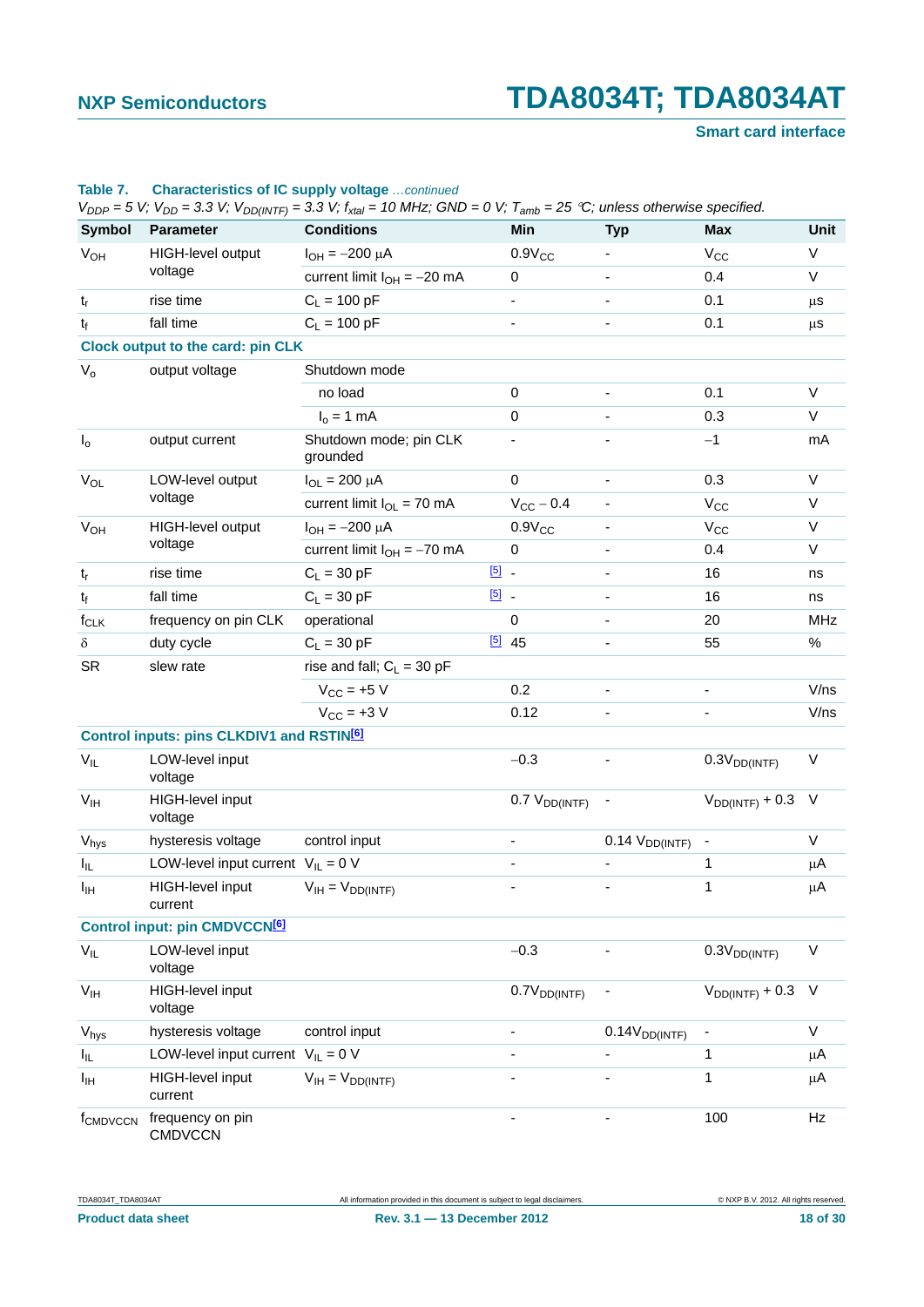#### **Smart card interface**

| Symbol                     | <b>Parameter</b>                                                                                  | <b>Conditions</b>                  | Min                      | <b>Typ</b>                | Max                      | Unit      |
|----------------------------|---------------------------------------------------------------------------------------------------|------------------------------------|--------------------------|---------------------------|--------------------------|-----------|
| $t_w$                      | pulse width                                                                                       | 5 V card; Figure 10                | 30                       | $\overline{\phantom{a}}$  | ۰.                       | ms        |
|                            |                                                                                                   | 3 V card; Figure 11,<br>Figure 12  | $\overline{\phantom{a}}$ | -                         | 15                       | ms        |
|                            | <b>Card detection input<sup>[6][7]</sup></b>                                                      |                                    |                          |                           |                          |           |
| $V_{IL}$                   | LOW-level input<br>voltage                                                                        |                                    | $-0.3$                   |                           | 0.3V <sub>DD(INTF)</sub> | V         |
| V <sub>IH</sub>            | <b>HIGH-level input</b><br>voltage                                                                |                                    | 0.7V <sub>DD(INTF)</sub> |                           | $V_{DD(INTF)} + 0.3$     | $\vee$    |
| $V_{\text{hys}}$           | hysteresis voltage                                                                                | pin PRESN                          | $\overline{\phantom{a}}$ | 0.14V <sub>DD(INTF)</sub> |                          | V         |
| I <sub>IL</sub>            | LOW-level input current $0 \vee \langle V_{\vert L} \rangle \langle V_{\vert D D ( NTF)} \rangle$ |                                    |                          |                           | 5                        | μA        |
| Iщ                         | HIGH-level input<br>current                                                                       | $0 V < V_{IH} < V_{DD(INTER)}$     |                          |                           | 5                        | μA        |
| OFFN output <sup>[8]</sup> |                                                                                                   |                                    |                          |                           |                          |           |
| $V_{OL}$                   | LOW-level output<br>voltage                                                                       | $I_{\Omega I}$ = 2 mA              | 0                        | $\overline{\phantom{0}}$  | 0.3                      | $\vee$    |
| <b>V<sub>OH</sub></b>      | HIGH-level output<br>voltage                                                                      | $I_{OH} = -15 \mu A$               | $0.75V_{DD(INTF)}$       |                           | $\overline{\phantom{0}}$ | $\vee$    |
| $R_{\text{pu}}$            | pull-up resistance                                                                                | connected to V <sub>DD(INTF)</sub> | 16                       | 20                        | 24                       | $k\Omega$ |

#### **Table 7. Characteristics of IC supply voltage** *…continued*

 $V_{DDP} = 5$  V;  $V_{DDP} = 3.3$  V;  $V_{DDP/UT} = 3.3$  V;  $f_{int} = 10$  MHz; GND = 0 V;  $T_{sub} = 25$  °C; unless otherwise specified.

<span id="page-18-1"></span>[1] To meet these specifications,  $V_{CC}$  should be decoupled to pin GND using two ceramic multilayer capacitors of low ESR with values of either 100 nF or one 220 nF and one 470 nF.

<span id="page-18-2"></span>[2] Using decoupling capacitors of one 220 nF  $\pm$  20 % and one 470 nF  $\pm$  20 %.

<span id="page-18-3"></span>[3] Using the integrated 9 k $\Omega$  pull-up resistor connected to V<sub>CC</sub>.

<span id="page-18-4"></span>[4] Using the integrated 10 k $\Omega$  pull-up resistor connected to  $V_{DD(INTF)}$ .

<span id="page-18-5"></span>[5] The transition time and the duty factor definitions are shown in [Figure 13 on page 20](#page-19-0);  $\delta$  = t1 / (t1 + t2).

<span id="page-18-6"></span>[6] Pins PRESN and CMDVCCN are active LOW; pin RSTIN is active HIGH; see [Table 4](#page-6-0) for states of pin CLKDIV1.

<span id="page-18-7"></span>[7] Pin PRESN has an integrated current source of 1.25  $\mu$ A to V<sub>DD(INTF)</sub>.

<span id="page-18-8"></span>[8] Pin OFFN is an NMOS drain, using an internal 20 k $\Omega$  pull-up resistor connected to V<sub>DD(INTF)</sub>.

#### <span id="page-18-0"></span>**Table 8. Protection characteristics**

| <b>Symbol</b> | <b>Parameter</b>     | <b>Conditions</b>   | Min                      | <b>Typ</b>               | <b>Max</b>               | Unit        |
|---------------|----------------------|---------------------|--------------------------|--------------------------|--------------------------|-------------|
| $I$ Olim      | output current limit | pin I/O             | $-15$                    | ٠                        | $+15$                    | mA          |
|               |                      | pin $V_{CC}$        | 135                      | 175                      | 225                      | mA          |
|               |                      | pin CLK             | $-70$                    | ۰                        | $+70$                    | mA          |
|               |                      | pin RST             | $-20$                    | $\overline{\phantom{0}}$ | $+20$                    | mA          |
| $I_{\rm sd}$  | shutdown current     | pin V <sub>CC</sub> | 90                       | 120                      | 150                      | mA          |
| $T_{sd}$      | shutdown temperature | at die              | $\overline{\phantom{0}}$ | 150                      | $\overline{\phantom{a}}$ | $^{\circ}C$ |

<span id="page-18-9"></span>

| Table 9. |  | <b>Timing characteristics</b> |
|----------|--|-------------------------------|

| Svmbol                      | <b>Parameter</b>  | <b>Conditions</b>       | Min  | <b>Typ</b> | Max  | Unit |
|-----------------------------|-------------------|-------------------------|------|------------|------|------|
| $\mathsf{t}_{\mathsf{act}}$ | activation time   | see Figure 9 on page 13 | 2090 | $\sim$     | 4160 | μS   |
| <sup>L</sup> deact          | deactivation time | see Figure 7 on page 11 | 35   | 90         | 250  | μS   |

| . .<br>$\sim$ $ \sim$ |
|-----------------------|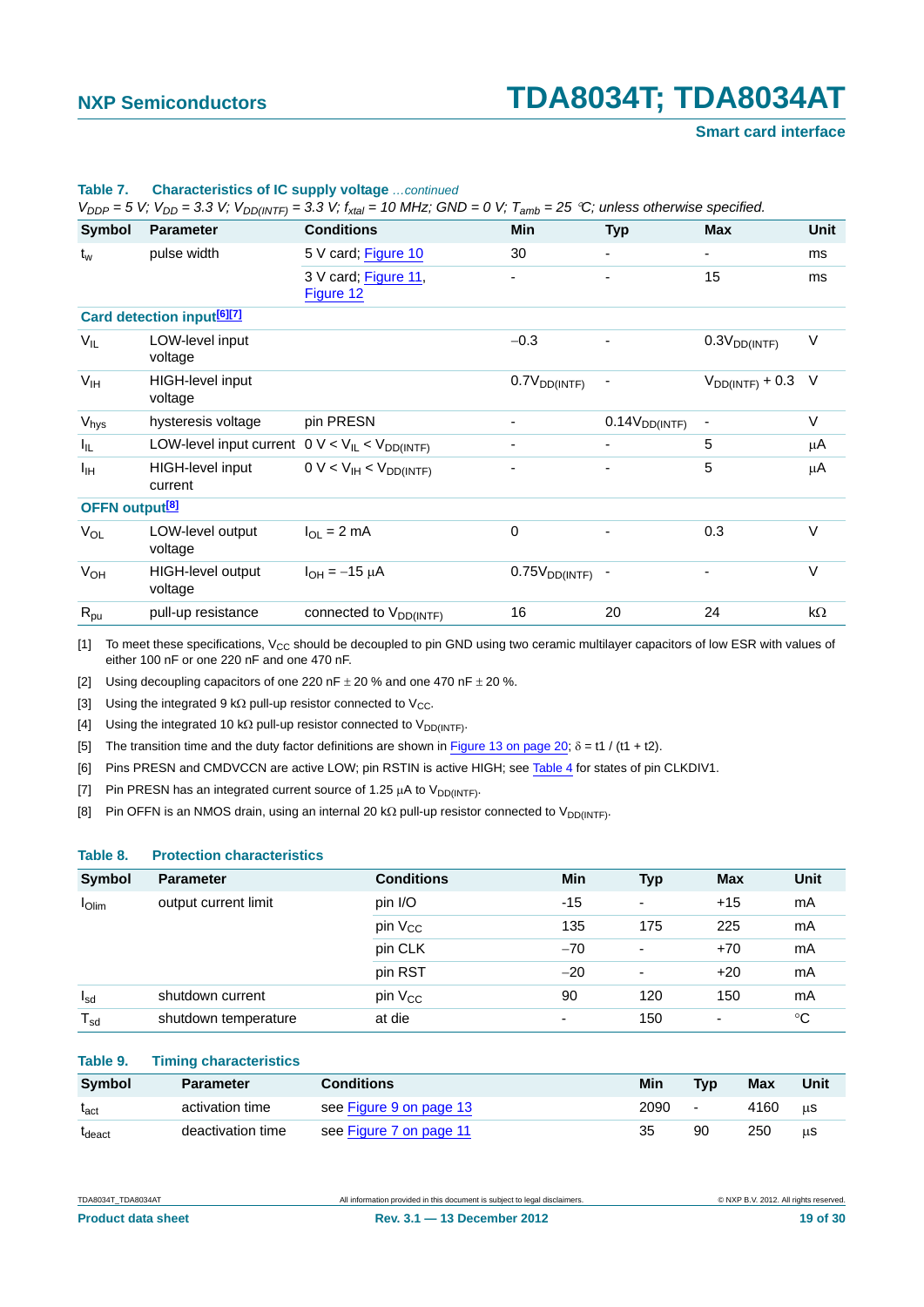#### **Smart card interface**

| Table 9.         | <b>Timing characteristics</b> continued |                                               |      |                          |      |      |
|------------------|-----------------------------------------|-----------------------------------------------|------|--------------------------|------|------|
| <b>Symbol</b>    | <b>Parameter</b>                        | <b>Conditions</b>                             | Min  | Typ                      | Max  | Unit |
| td               | delay time                              | CLK sent to card using an external clock      |      |                          |      |      |
|                  |                                         | $t_{d(start)} = t3$ ; see Figure 6 on page 10 | 2090 | $\overline{\phantom{a}}$ | 4112 | μS   |
|                  |                                         | $t_{d(end)}$ = t5; see Figure 6 on page 10    | 2120 | $\overline{\phantom{a}}$ | 4160 | μS   |
| t <sub>deb</sub> | debounce time                           | pin PRESN                                     | 3.2  | 4.5                      | 6.4  | ms   |



### <span id="page-19-2"></span>**12. Application information**

<span id="page-19-0"></span>

<span id="page-19-1"></span>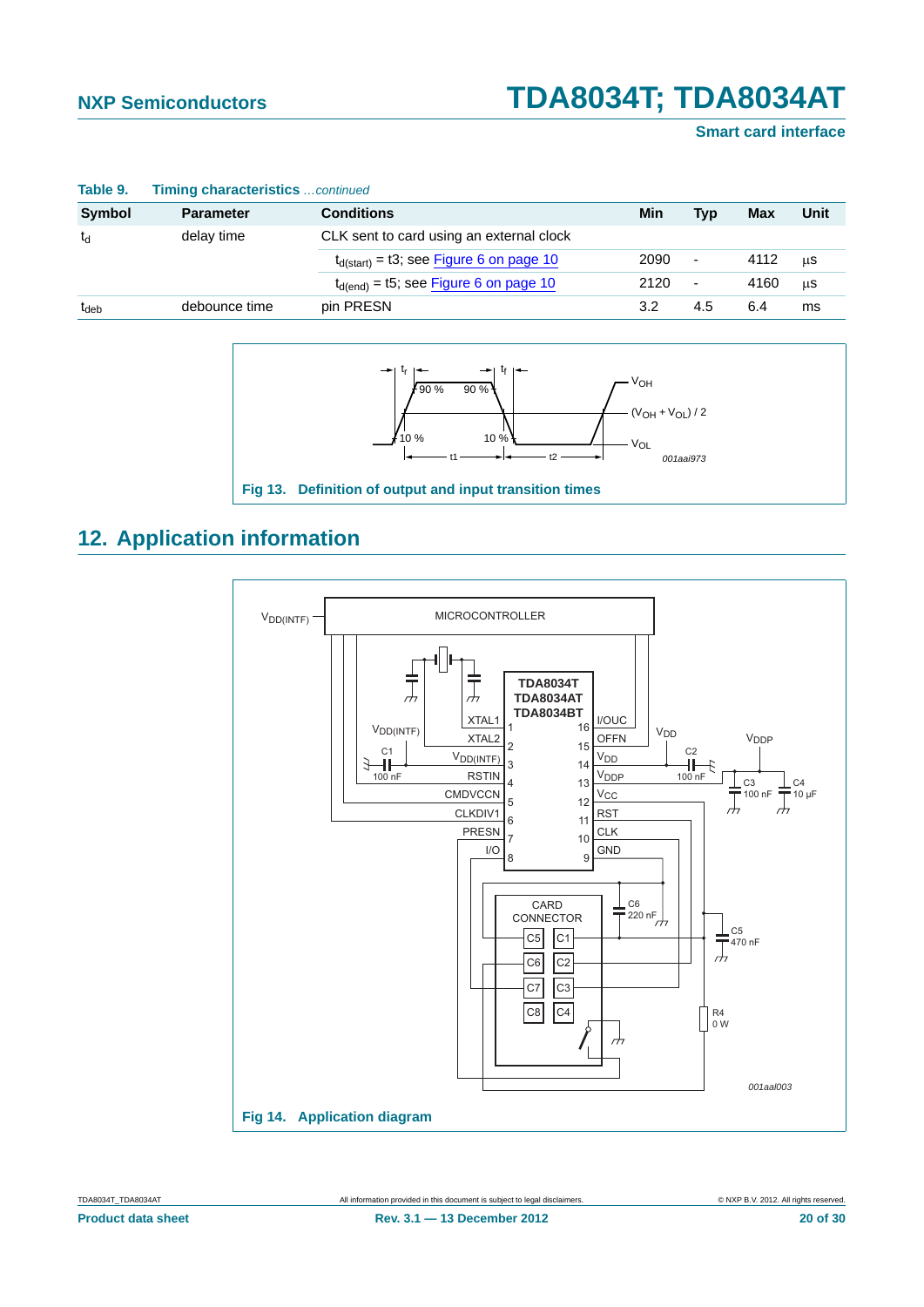**Smart card interface**

### <span id="page-20-1"></span>**13. Package outline**



### <span id="page-20-0"></span>**Fig 15. Package outline SOT109-1 (SO16)**

TDA8034AT **All information provided in this document** is subject to legal disclaimers. **CONTABAT CONTABAT CONTABAT ALL ALL RIGHTS RESERVED.**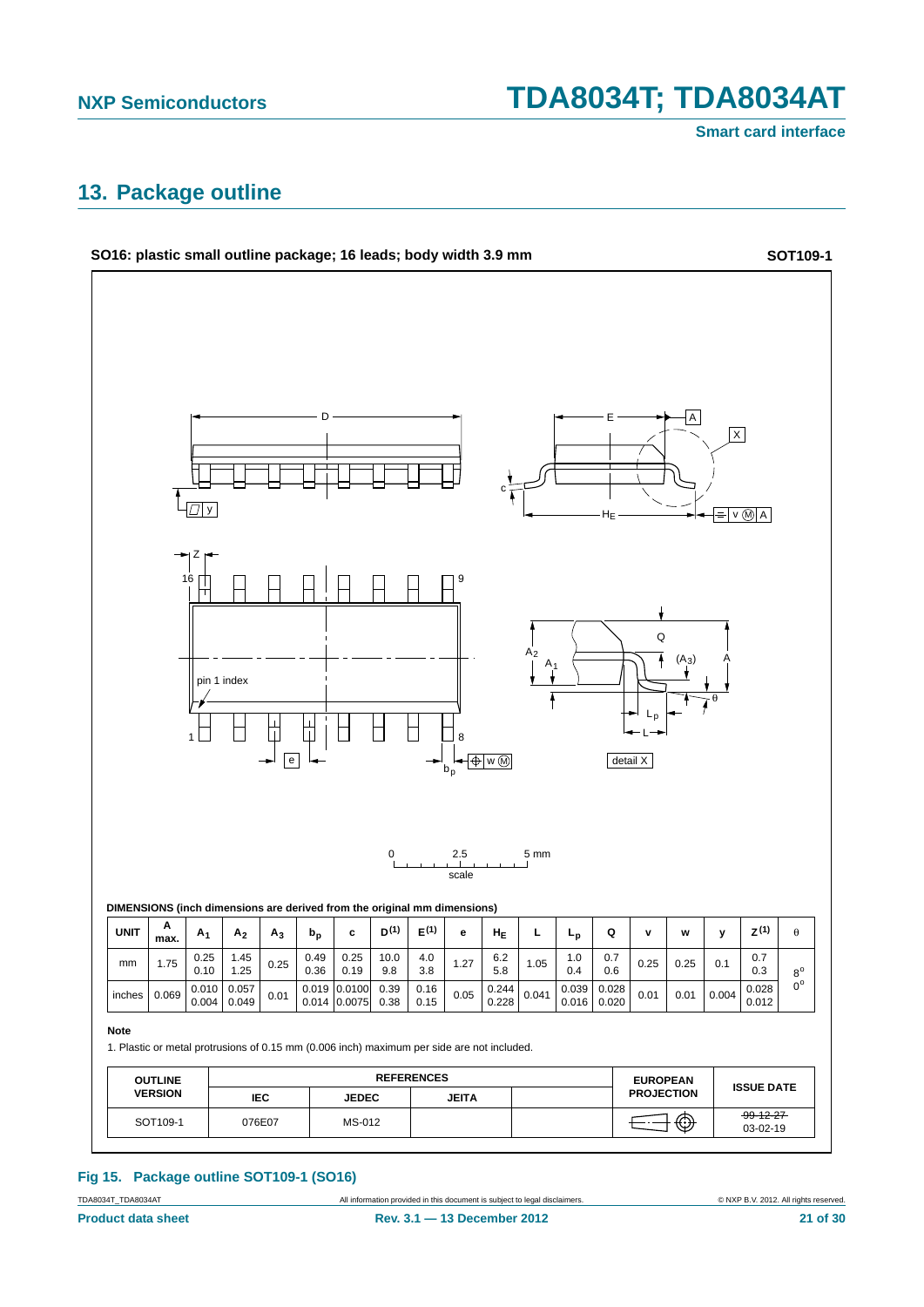### <span id="page-21-0"></span>**14. Soldering of SMD packages**

This text provides a very brief insight into a complex technology. A more in-depth account of soldering ICs can be found in Application Note *AN10365 "Surface mount reflow soldering description"*.

### <span id="page-21-1"></span>**14.1 Introduction to soldering**

Soldering is one of the most common methods through which packages are attached to Printed Circuit Boards (PCBs), to form electrical circuits. The soldered joint provides both the mechanical and the electrical connection. There is no single soldering method that is ideal for all IC packages. Wave soldering is often preferred when through-hole and Surface Mount Devices (SMDs) are mixed on one printed wiring board; however, it is not suitable for fine pitch SMDs. Reflow soldering is ideal for the small pitches and high densities that come with increased miniaturization.

### <span id="page-21-2"></span>**14.2 Wave and reflow soldering**

Wave soldering is a joining technology in which the joints are made by solder coming from a standing wave of liquid solder. The wave soldering process is suitable for the following:

- **•** Through-hole components
- **•** Leaded or leadless SMDs, which are glued to the surface of the printed circuit board

Not all SMDs can be wave soldered. Packages with solder balls, and some leadless packages which have solder lands underneath the body, cannot be wave soldered. Also, leaded SMDs with leads having a pitch smaller than ~0.6 mm cannot be wave soldered, due to an increased probability of bridging.

The reflow soldering process involves applying solder paste to a board, followed by component placement and exposure to a temperature profile. Leaded packages, packages with solder balls, and leadless packages are all reflow solderable.

Key characteristics in both wave and reflow soldering are:

- **•** Board specifications, including the board finish, solder masks and vias
- **•** Package footprints, including solder thieves and orientation
- **•** The moisture sensitivity level of the packages
- **•** Package placement
- **•** Inspection and repair
- **•** Lead-free soldering versus SnPb soldering

### <span id="page-21-3"></span>**14.3 Wave soldering**

Key characteristics in wave soldering are:

- **•** Process issues, such as application of adhesive and flux, clinching of leads, board transport, the solder wave parameters, and the time during which components are exposed to the wave
- **•** Solder bath specifications, including temperature and impurities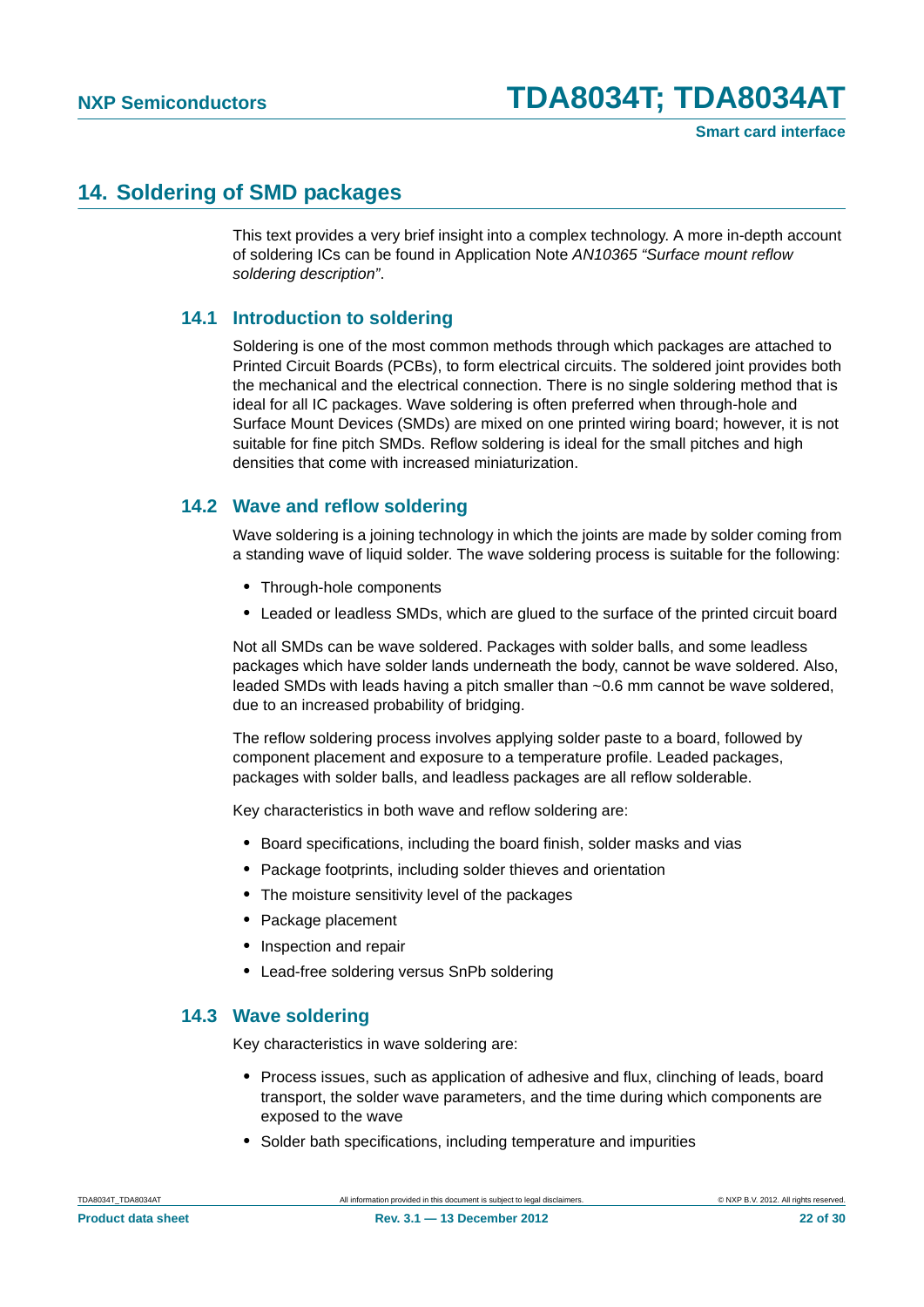### <span id="page-22-2"></span>**14.4 Reflow soldering**

Key characteristics in reflow soldering are:

- **•** Lead-free versus SnPb soldering; note that a lead-free reflow process usually leads to higher minimum peak temperatures (see Figure 16) than a SnPb process, thus reducing the process window
- **•** Solder paste printing issues including smearing, release, and adjusting the process window for a mix of large and small components on one board
- **•** Reflow temperature profile; this profile includes preheat, reflow (in which the board is heated to the peak temperature) and cooling down. It is imperative that the peak temperature is high enough for the solder to make reliable solder joints (a solder paste characteristic). In addition, the peak temperature must be low enough that the packages and/or boards are not damaged. The peak temperature of the package depends on package thickness and volume and is classified in accordance with Table 10 and 11

#### <span id="page-22-0"></span>**Table 10. SnPb eutectic process (from J-STD-020C)**

| Package thickness (mm) | Package reflow temperature (°C)<br>Volume (mm <sup>3</sup> ) |            |  |
|------------------------|--------------------------------------------------------------|------------|--|
|                        |                                                              |            |  |
|                        | < 350                                                        | $\geq 350$ |  |
| < 2.5                  | 235                                                          | 220        |  |
| > 2.5                  | 220                                                          | 220        |  |

#### <span id="page-22-1"></span>**Table 11. Lead-free process (from J-STD-020C)**

| Package thickness (mm) | Package reflow temperature (°C) |             |        |  |  |
|------------------------|---------------------------------|-------------|--------|--|--|
|                        | Volume (mm <sup>3</sup> )       |             |        |  |  |
|                        | $ $ < 350                       | 350 to 2000 | > 2000 |  |  |
| < 1.6                  | 260                             | 260         | 260    |  |  |
| 1.6 to 2.5             | 260                             | 250         | 245    |  |  |
| > 2.5                  | 250                             | 245         | 245    |  |  |

Moisture sensitivity precautions, as indicated on the packing, must be respected at all times.

Studies have shown that small packages reach higher temperatures during reflow soldering, see Figure 16.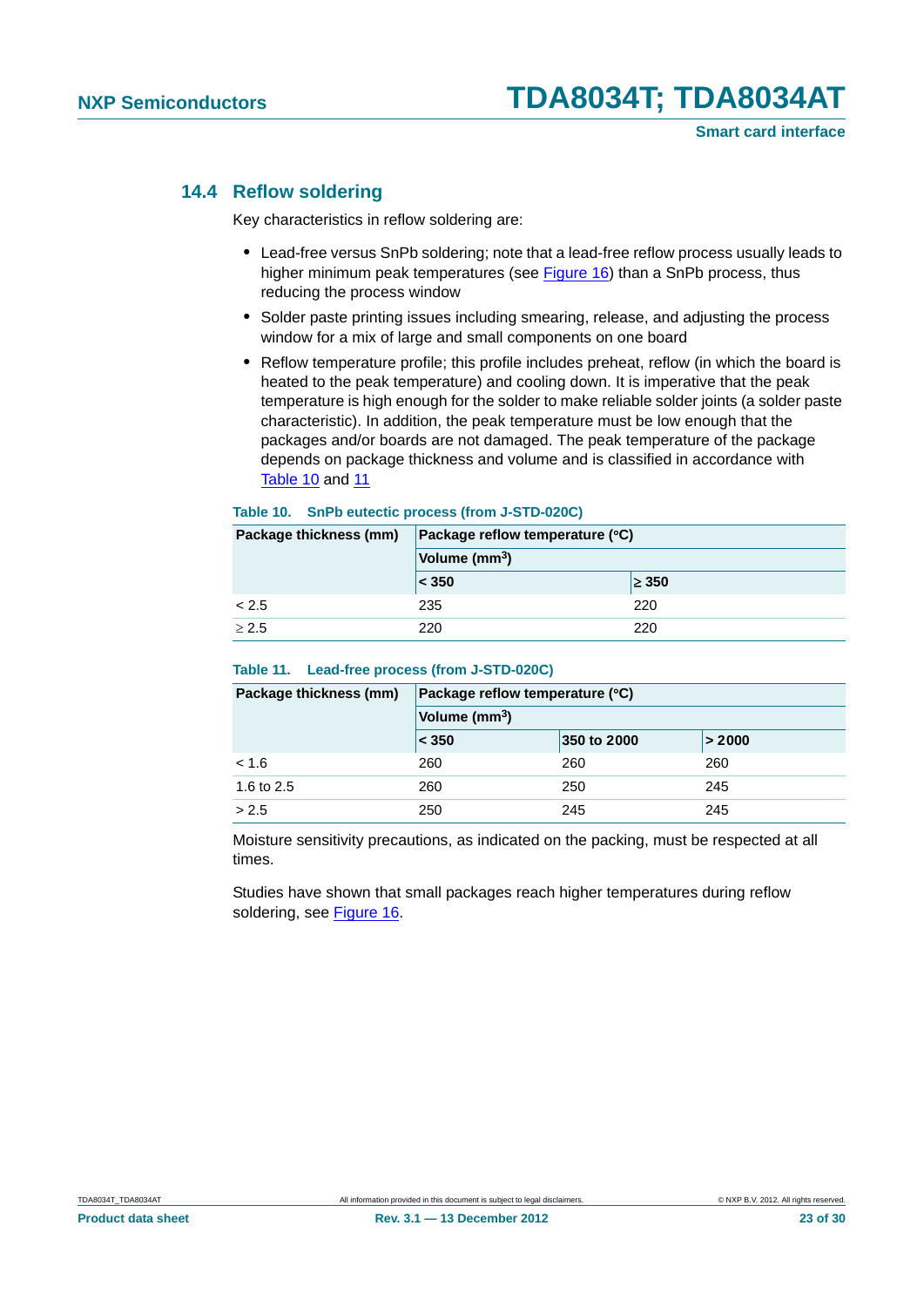**Smart card interface**



<span id="page-23-1"></span>For further information on temperature profiles, refer to Application Note *AN10365 "Surface mount reflow soldering description"*.

### <span id="page-23-2"></span>**15. Abbreviations**

<span id="page-23-0"></span>

|             | <b>Table 12. Abbreviations</b>             |
|-------------|--------------------------------------------|
| Acronym     | <b>Description</b>                         |
| <b>EMV</b>  | Europay MasterCard VISA                    |
| <b>ESD</b>  | ElectroStatic Discharge                    |
| <b>ESR</b>  | <b>Equivalent Series Resistor</b>          |
| <b>FCDM</b> | Field Charged Device Model                 |
| <b>HBM</b>  | Human Body Model                           |
| <b>LDO</b>  | Low Drop-Out                               |
| MМ          | Machine Model                              |
| <b>NMOS</b> | Negative-channel Metal-Oxide Semiconductor |
| <b>POR</b>  | Power-On Reset                             |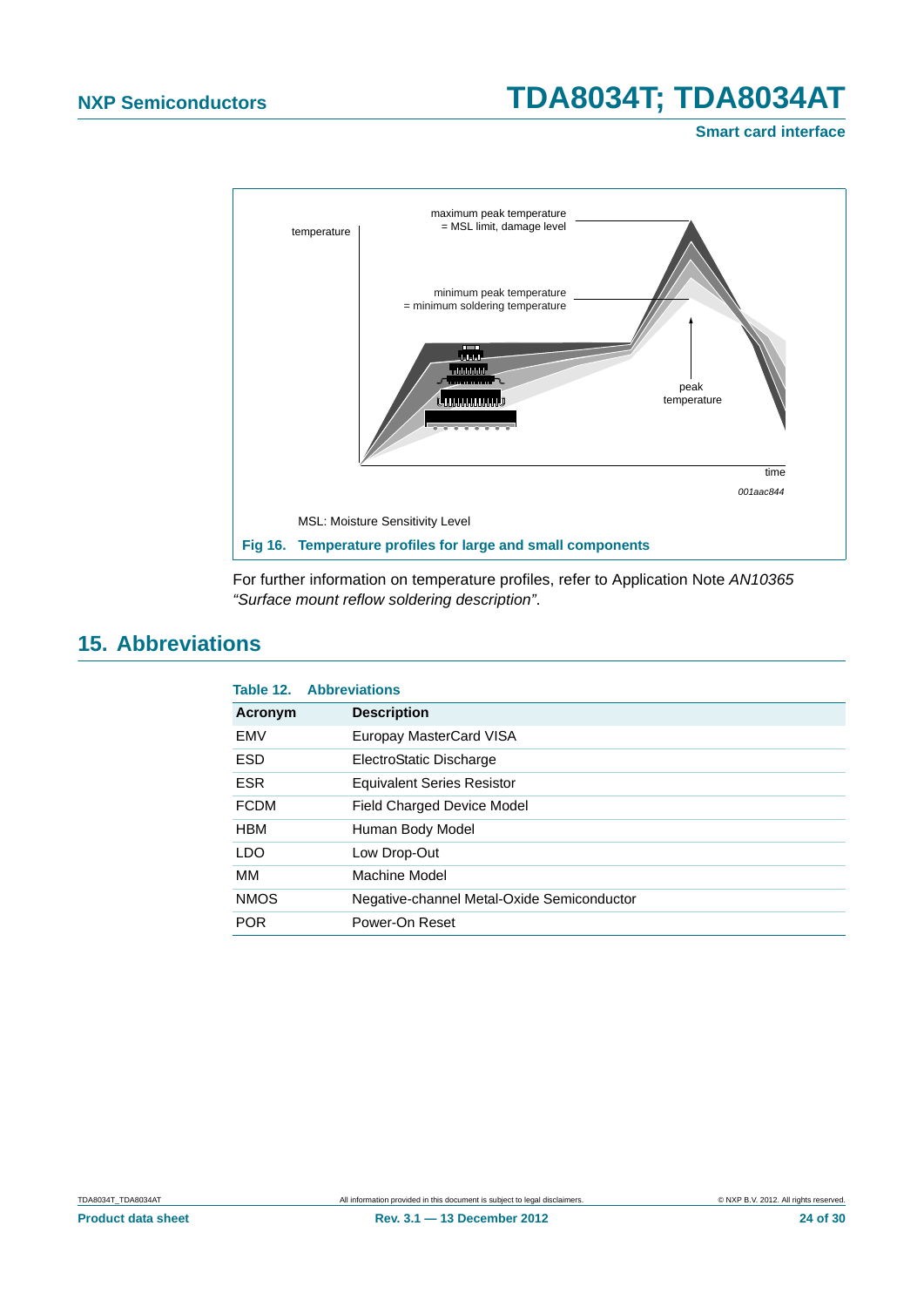## <span id="page-24-1"></span>**16. Revision history**

<span id="page-24-0"></span>

| <b>Table 13. Revision history</b> |                      |                                                                                                                                                                    |                          |
|-----------------------------------|----------------------|--------------------------------------------------------------------------------------------------------------------------------------------------------------------|--------------------------|
| Document ID                       | <b>Release date</b>  | Data sheet status Change notice Supersedes                                                                                                                         |                          |
| TDA8034T TDA8034AT v.3.1          | 20121213             | Product data sheet -                                                                                                                                               | TDA8034T_TDA8034AT v.3.0 |
| Modifications:                    |                      | • Section 8.1 "Power supplies": updated                                                                                                                            |                          |
| TDA8034T TDA8034AT v.3.0          | 20110117             | Product data sheet -                                                                                                                                               | TDA8034T TDA8034AT v.2.0 |
| Modifications:                    |                      | Table 2 "Ordering information": type numbers updated into<br>TDA8034T/C1 and TDA8034AT/C1<br>• Table 3 "Pin description": Table note 2 corrected                   |                          |
| TDA8034T TDA8034AT v.2.0          | 20101112             | Product data sheet -                                                                                                                                               | TDA8034T TDA8034AT 1     |
| Modifications:                    | Table note [6] added | Table 3 "Pin description":<br>Table note <sup>[5]</sup> V <sub>DD</sub> changed into V <sub>DD(INTF)</sub><br><b>IOUC, AUX1UC, AUX2UC referenced to new note 6</b> |                          |
| TDA8034T TDA8034AT 1              | 20100205             | Product data sheet -                                                                                                                                               |                          |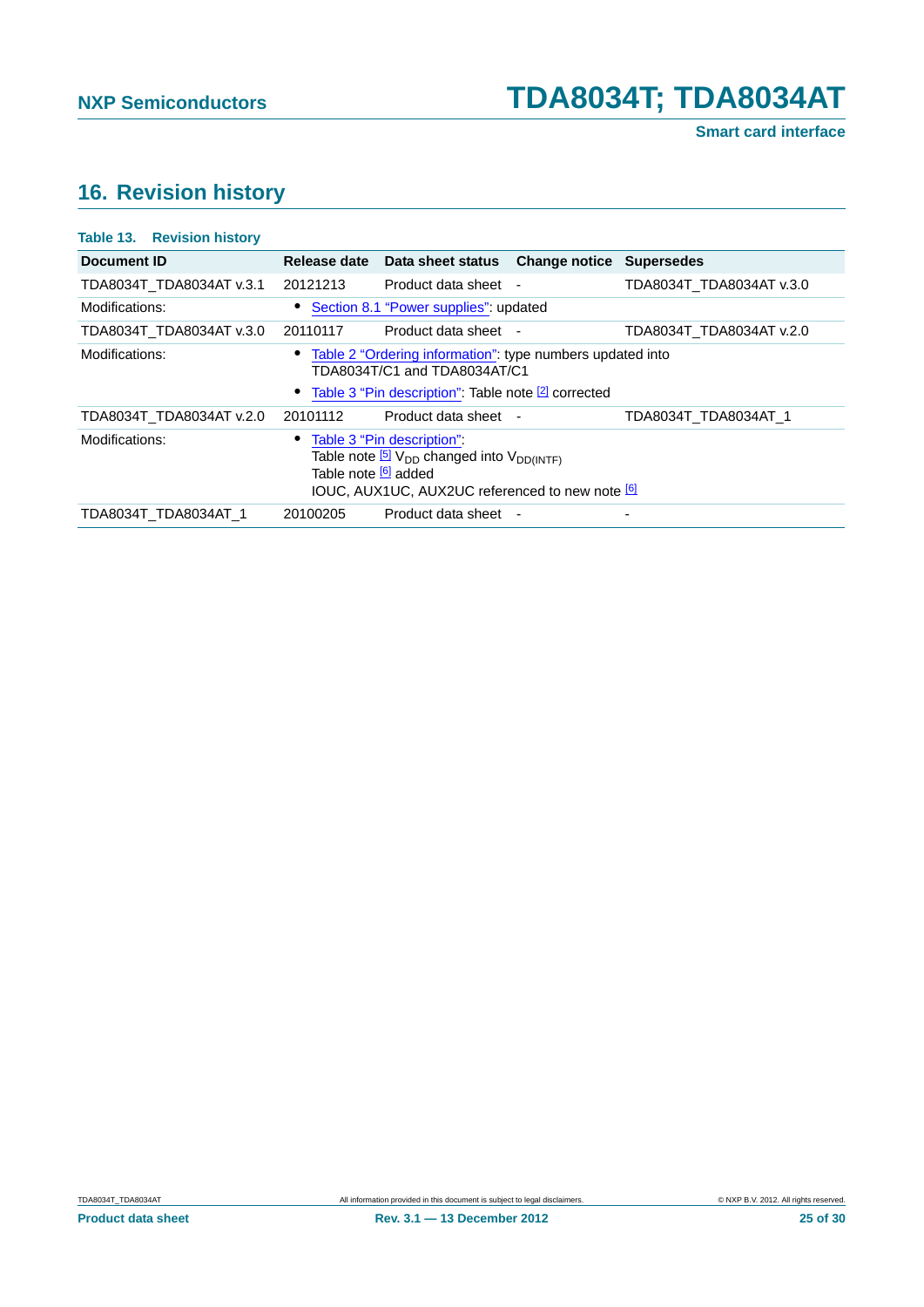### <span id="page-25-0"></span>**17. Legal information**

### <span id="page-25-1"></span>**17.1 Data sheet status**

| Document status[1][2]          | Product status <sup>[3]</sup> | <b>Definition</b>                                                                     |
|--------------------------------|-------------------------------|---------------------------------------------------------------------------------------|
| Objective [short] data sheet   | Development                   | This document contains data from the objective specification for product development. |
| Preliminary [short] data sheet | Qualification                 | This document contains data from the preliminary specification.                       |
| Product [short] data sheet     | Production                    | This document contains the product specification.                                     |

[1] Please consult the most recently issued document before initiating or completing a design.

[2] The term 'short data sheet' is explained in section "Definitions".

[3] The product status of device(s) described in this document may have changed since this document was published and may differ in case of multiple devices. The latest product status<br>information is available on the Intern

### <span id="page-25-2"></span>**17.2 Definitions**

**Draft —** The document is a draft version only. The content is still under internal review and subject to formal approval, which may result in modifications or additions. NXP Semiconductors does not give any representations or warranties as to the accuracy or completeness of information included herein and shall have no liability for the consequences of use of such information.

**Short data sheet —** A short data sheet is an extract from a full data sheet with the same product type number(s) and title. A short data sheet is intended for quick reference only and should not be relied upon to contain detailed and full information. For detailed and full information see the relevant full data sheet, which is available on request via the local NXP Semiconductors sales office. In case of any inconsistency or conflict with the short data sheet, the full data sheet shall prevail.

**Product specification —** The information and data provided in a Product data sheet shall define the specification of the product as agreed between NXP Semiconductors and its customer, unless NXP Semiconductors and customer have explicitly agreed otherwise in writing. In no event however, shall an agreement be valid in which the NXP Semiconductors product is deemed to offer functions and qualities beyond those described in the Product data sheet.

### <span id="page-25-3"></span>**17.3 Disclaimers**

**Limited warranty and liability —** Information in this document is believed to be accurate and reliable. However, NXP Semiconductors does not give any representations or warranties, expressed or implied, as to the accuracy or completeness of such information and shall have no liability for the consequences of use of such information. NXP Semiconductors takes no responsibility for the content in this document if provided by an information source outside of NXP Semiconductors.

In no event shall NXP Semiconductors be liable for any indirect, incidental, punitive, special or consequential damages (including - without limitation - lost profits, lost savings, business interruption, costs related to the removal or replacement of any products or rework charges) whether or not such damages are based on tort (including negligence), warranty, breach of contract or any other legal theory.

Notwithstanding any damages that customer might incur for any reason whatsoever, NXP Semiconductors' aggregate and cumulative liability towards customer for the products described herein shall be limited in accordance with the *Terms and conditions of commercial sale* of NXP Semiconductors.

**Right to make changes —** NXP Semiconductors reserves the right to make changes to information published in this document, including without limitation specifications and product descriptions, at any time and without notice. This document supersedes and replaces all information supplied prior to the publication hereof.

**Suitability for use —** NXP Semiconductors products are not designed, authorized or warranted to be suitable for use in life support, life-critical or safety-critical systems or equipment, nor in applications where failure or malfunction of an NXP Semiconductors product can reasonably be expected to result in personal injury, death or severe property or environmental damage. NXP Semiconductors and its suppliers accept no liability for inclusion and/or use of NXP Semiconductors products in such equipment or applications and therefore such inclusion and/or use is at the customer's own risk.

**Applications —** Applications that are described herein for any of these products are for illustrative purposes only. NXP Semiconductors makes no representation or warranty that such applications will be suitable for the specified use without further testing or modification.

Customers are responsible for the design and operation of their applications and products using NXP Semiconductors products, and NXP Semiconductors accepts no liability for any assistance with applications or customer product design. It is customer's sole responsibility to determine whether the NXP Semiconductors product is suitable and fit for the customer's applications and products planned, as well as for the planned application and use of customer's third party customer(s). Customers should provide appropriate design and operating safeguards to minimize the risks associated with their applications and products.

NXP Semiconductors does not accept any liability related to any default, damage, costs or problem which is based on any weakness or default in the customer's applications or products, or the application or use by customer's third party customer(s). Customer is responsible for doing all necessary testing for the customer's applications and products using NXP Semiconductors products in order to avoid a default of the applications and the products or of the application or use by customer's third party customer(s). NXP does not accept any liability in this respect.

**Limiting values —** Stress above one or more limiting values (as defined in the Absolute Maximum Ratings System of IEC 60134) will cause permanent damage to the device. Limiting values are stress ratings only and (proper) operation of the device at these or any other conditions above those given in the Recommended operating conditions section (if present) or the Characteristics sections of this document is not warranted. Constant or repeated exposure to limiting values will permanently and irreversibly affect the quality and reliability of the device.

**Terms and conditions of commercial sale —** NXP Semiconductors products are sold subject to the general terms and conditions of commercial sale, as published at<http://www.nxp.com/profile/terms>, unless otherwise agreed in a valid written individual agreement. In case an individual agreement is concluded only the terms and conditions of the respective agreement shall apply. NXP Semiconductors hereby expressly objects to applying the customer's general terms and conditions with regard to the purchase of NXP Semiconductors products by customer.

**No offer to sell or license —** Nothing in this document may be interpreted or construed as an offer to sell products that is open for acceptance or the grant, conveyance or implication of any license under any copyrights, patents or other industrial or intellectual property rights.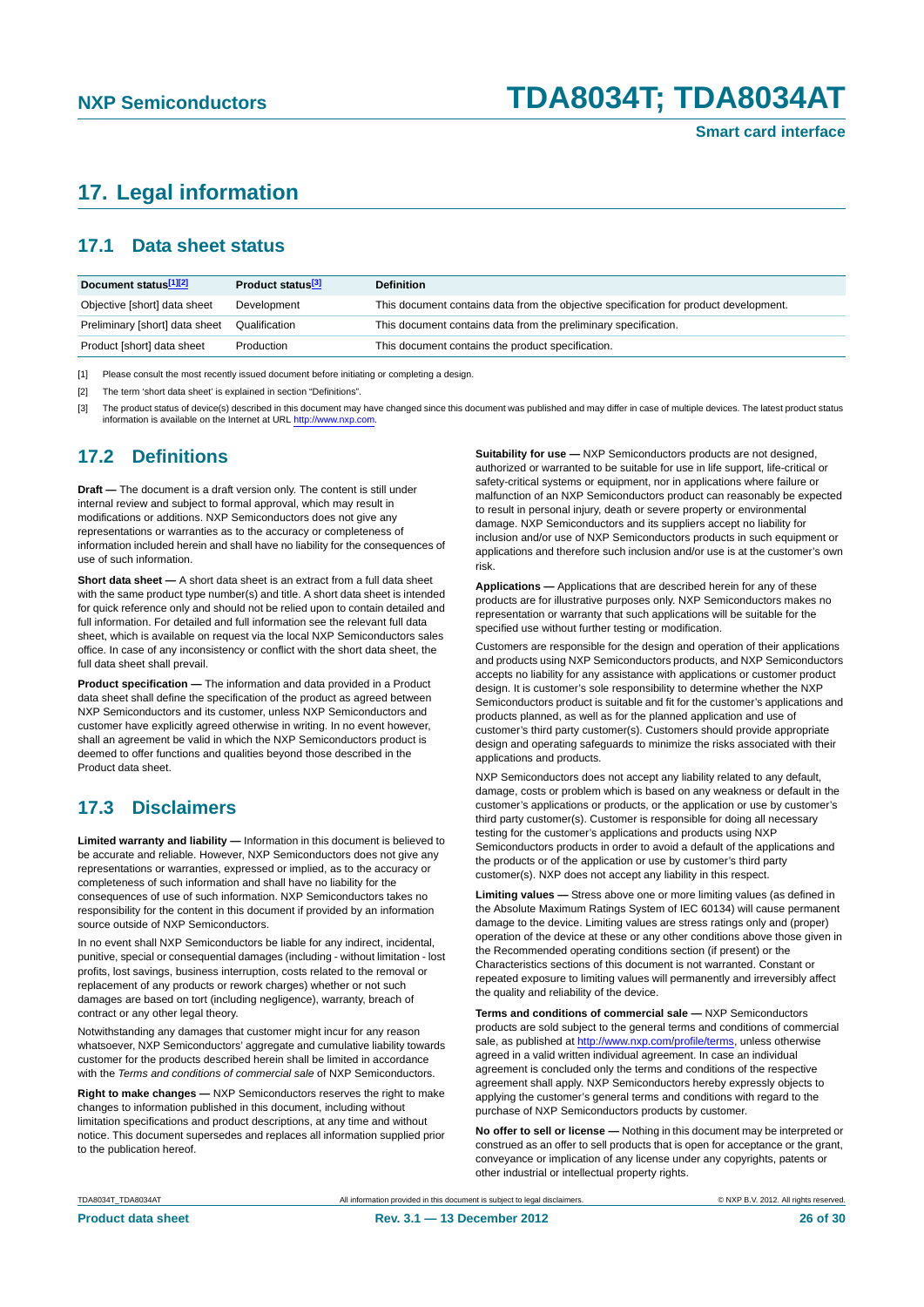#### **Smart card interface**

**Export control —** This document as well as the item(s) described herein may be subject to export control regulations. Export might require a prior authorization from competent authorities.

**Quick reference data —** The Quick reference data is an extract of the product data given in the Limiting values and Characteristics sections of this document, and as such is not complete, exhaustive or legally binding.

**Non-automotive qualified products —** Unless this data sheet expressly states that this specific NXP Semiconductors product is automotive qualified, the product is not suitable for automotive use. It is neither qualified nor tested in accordance with automotive testing or application requirements. NXP Semiconductors accepts no liability for inclusion and/or use of

non-automotive qualified products in automotive equipment or applications. In the event that customer uses the product for design-in and use in

automotive applications to automotive specifications and standards, customer (a) shall use the product without NXP Semiconductors' warranty of the

product for such automotive applications, use and specifications, and (b) whenever customer uses the product for automotive applications beyond NXP Semiconductors' specifications such use shall be solely at customer's own risk, and (c) customer fully indemnifies NXP Semiconductors for any liability, damages or failed product claims resulting from customer design and use of the product for automotive applications beyond NXP Semiconductors' standard warranty and NXP Semiconductors' product specifications.

**Translations —** A non-English (translated) version of a document is for reference only. The English version shall prevail in case of any discrepancy between the translated and English versions.

### <span id="page-26-0"></span>**17.4 Trademarks**

Notice: All referenced brands, product names, service names and trademarks are the property of their respective owners.

### <span id="page-26-1"></span>**18. Contact information**

For more information, please visit: **http://www.nxp.com**

For sales office addresses, please send an email to: **salesaddresses@nxp.com**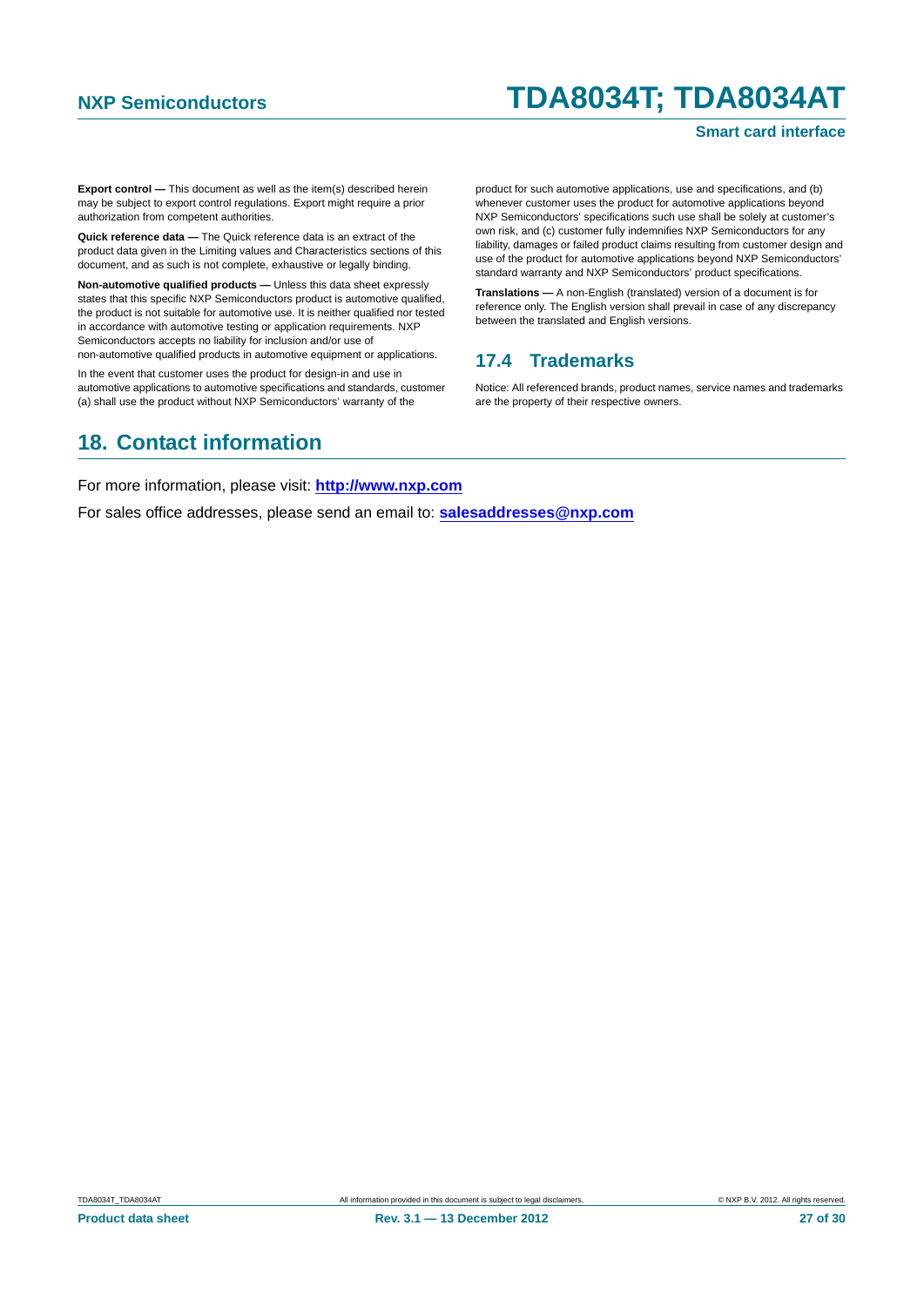### **Smart card interface**

## <span id="page-27-0"></span>**19. Tables**

| Table 1. | Quick reference data 2                                                       |
|----------|------------------------------------------------------------------------------|
| Table 2. | Ordering information 2                                                       |
| Table 3. |                                                                              |
| Table 4. | Clock configuration $\ldots \ldots \ldots \ldots \ldots \ldots$ .            |
| Table 5. | Limiting values $\ldots \ldots \ldots \ldots \ldots \ldots \ldots \ldots 14$ |
| Table 6. | Thermal characteristics 14                                                   |
| Table 7. | Characteristics of IC supply voltage 15                                      |
| Table 8. | Protection characteristics 19                                                |
| Table 9. | Timing characteristics 19                                                    |
|          | Table 10. SnPb eutectic process (from J-STD-020C)23                          |
|          | Table 11. Lead-free process (from J-STD-020C) 23                             |
|          | Table 12. Abbreviations 24                                                   |
|          | Table 13. Revision history 25                                                |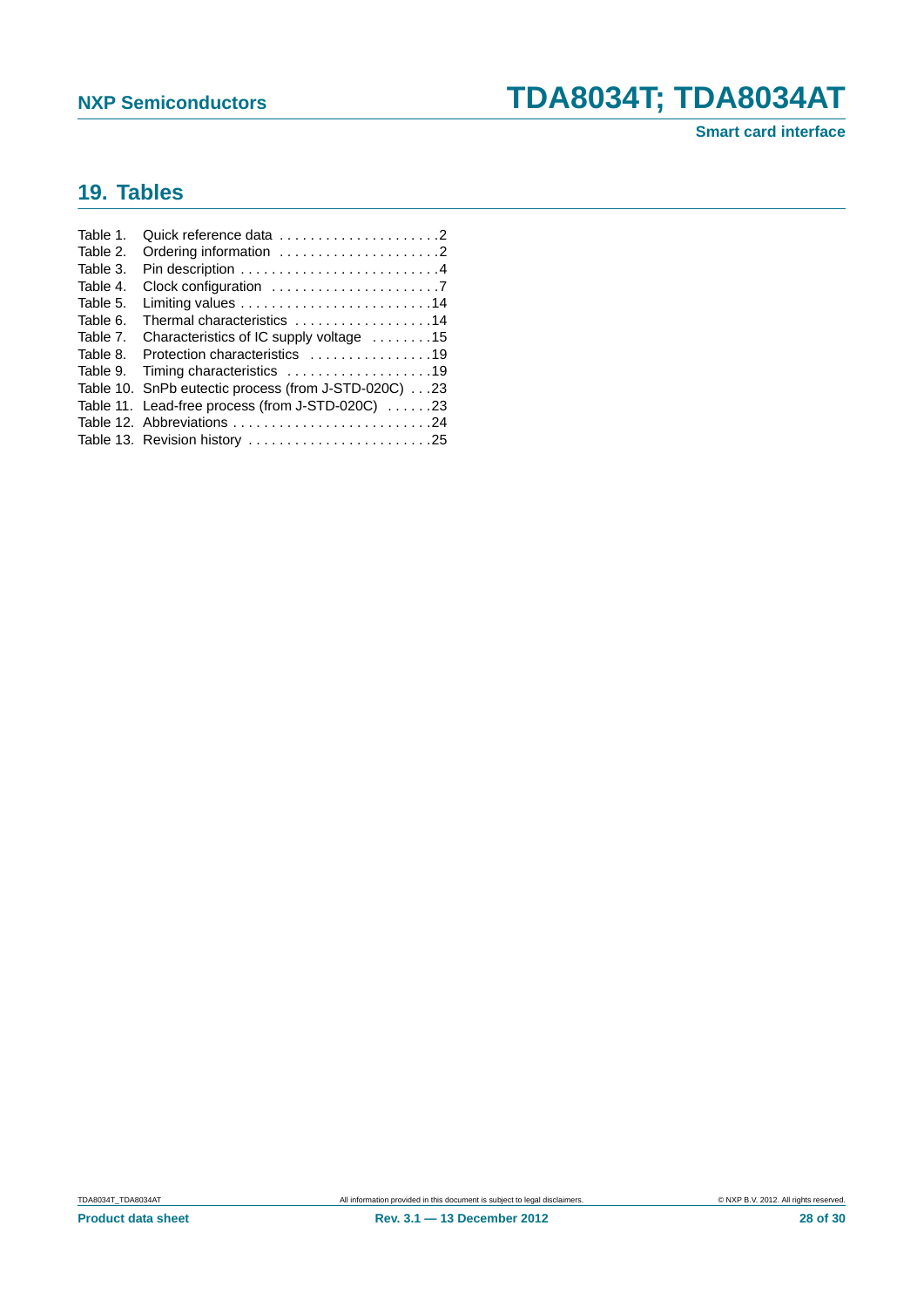## <span id="page-28-0"></span>**20. Figures**

| Fig 1.  |                                                           |
|---------|-----------------------------------------------------------|
| Fig 2.  |                                                           |
| Fig 3.  |                                                           |
| Fig 4.  | Voltage supervisor waveforms6                             |
| Fig 5.  | Basic layout for using an external clock7                 |
| Fig 6.  |                                                           |
| Fig 7.  | Deactivation sequence 11                                  |
| Fig 8.  | Emergency deactivation sequence after card                |
|         |                                                           |
| Fig 9.  | Operation of debounce feature with pins OFFN,             |
|         | CMDVCCN, PRESN and $V_{CC}$ 13                            |
|         | Fig 10. Card activation, $V_{CC} = 5 V$ , t0 > 30 ms. 13  |
| Fig 11. | Card activation, $V_{CC}$ = 3 V, t0 < 15 ms. 13           |
|         | Fig 12. Card activation, $V_{CC} = 3 V$ , t0 > 15 ms. 14  |
|         | Fig 13. Definition of output and input transition times20 |
| Fig 14. |                                                           |
|         | Fig 15. Package outline SOT109-1 (SO16)21                 |
|         | Fig 16. Temperature profiles for large and small          |
|         |                                                           |